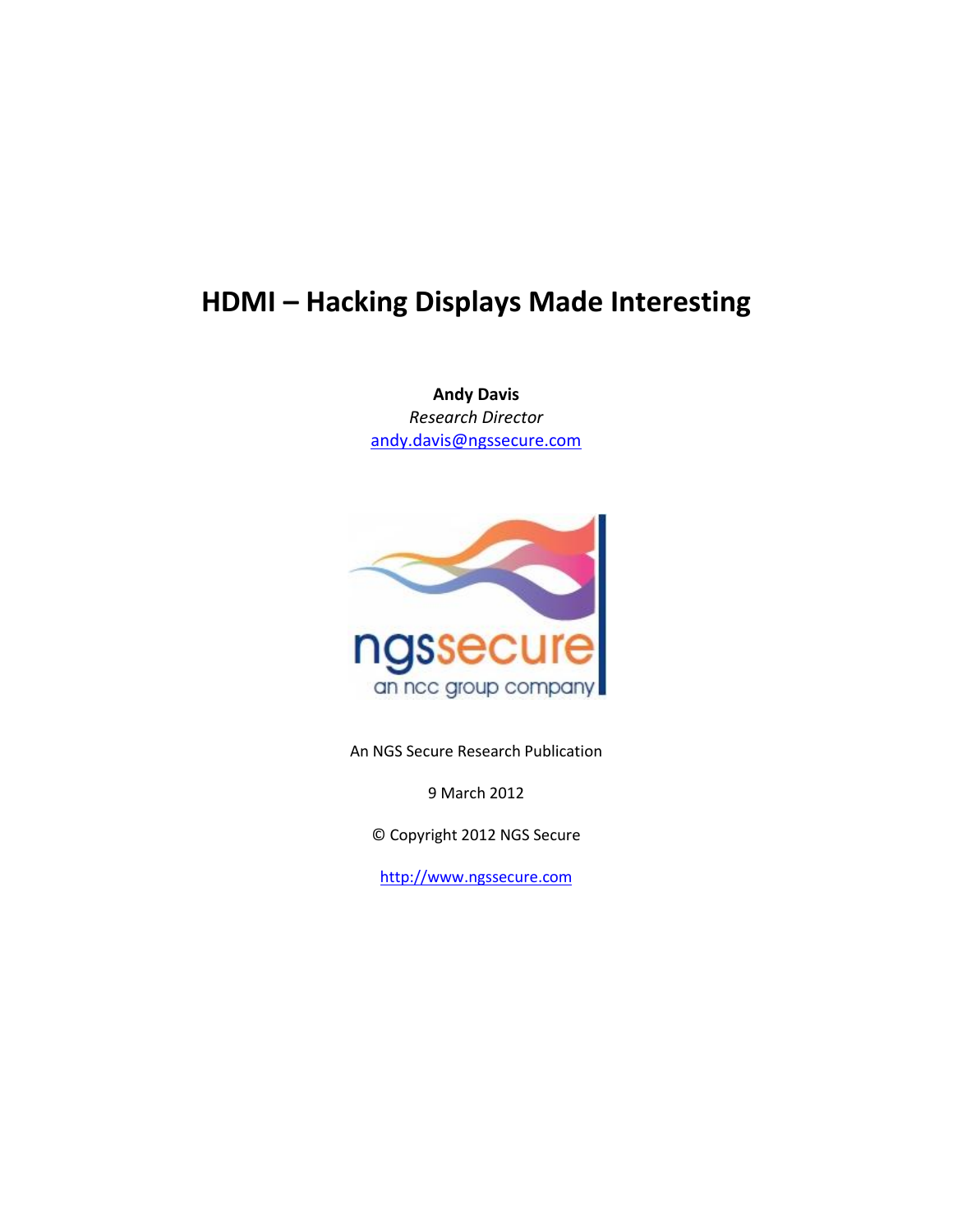# **Table of Contents**

| 2.<br>2.1.<br>2.2.<br>2.3.<br>2.4.<br>3.<br>3.1.<br>3.2.<br>3.3.<br>3.4. |  |  |  |  |  |
|--------------------------------------------------------------------------|--|--|--|--|--|
|                                                                          |  |  |  |  |  |
|                                                                          |  |  |  |  |  |
|                                                                          |  |  |  |  |  |
|                                                                          |  |  |  |  |  |
|                                                                          |  |  |  |  |  |
|                                                                          |  |  |  |  |  |
|                                                                          |  |  |  |  |  |
|                                                                          |  |  |  |  |  |
|                                                                          |  |  |  |  |  |
|                                                                          |  |  |  |  |  |
| 3.4.1.                                                                   |  |  |  |  |  |
| 3.4.2.                                                                   |  |  |  |  |  |
| 3.4.3.                                                                   |  |  |  |  |  |
| 3.4.4.                                                                   |  |  |  |  |  |
| 3.4.5.                                                                   |  |  |  |  |  |
| 3.4.6.                                                                   |  |  |  |  |  |
| 3.4.7.                                                                   |  |  |  |  |  |
| 3.4.8.                                                                   |  |  |  |  |  |
| 3.4.9.                                                                   |  |  |  |  |  |
| 3.4.10.                                                                  |  |  |  |  |  |
| 3.4.11.                                                                  |  |  |  |  |  |
| 3.5.                                                                     |  |  |  |  |  |
| 3.5.1.                                                                   |  |  |  |  |  |
| 4.                                                                       |  |  |  |  |  |
| 5.                                                                       |  |  |  |  |  |
| 5.1.                                                                     |  |  |  |  |  |
| 5.2.                                                                     |  |  |  |  |  |
| 5.3.                                                                     |  |  |  |  |  |
| 5.4.                                                                     |  |  |  |  |  |
| 5.5.                                                                     |  |  |  |  |  |
| 5.6.                                                                     |  |  |  |  |  |

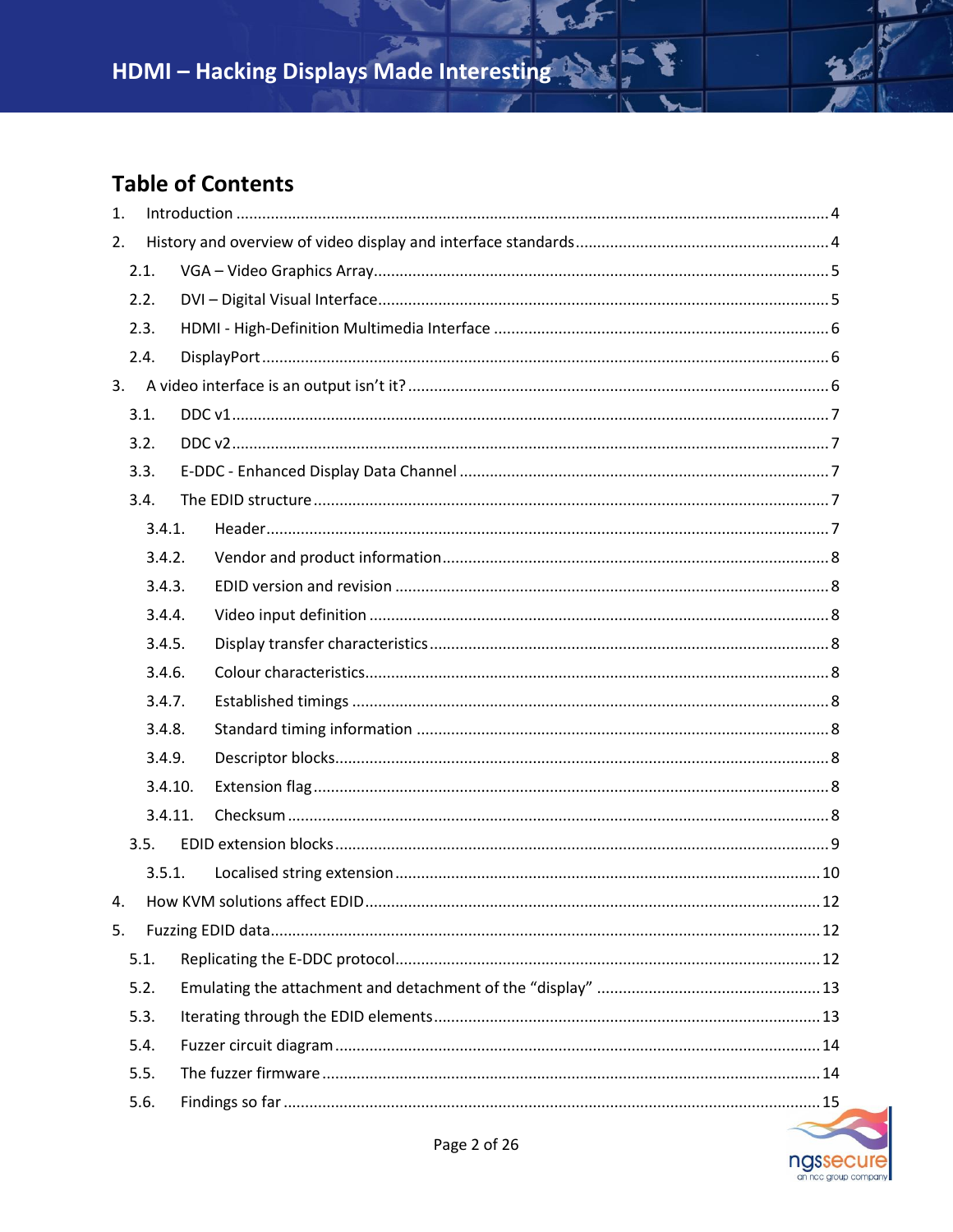|     | 6.1. |  |  |  |  |  |  |  |
|-----|------|--|--|--|--|--|--|--|
|     |      |  |  |  |  |  |  |  |
|     |      |  |  |  |  |  |  |  |
|     |      |  |  |  |  |  |  |  |
|     |      |  |  |  |  |  |  |  |
|     |      |  |  |  |  |  |  |  |
| 10. |      |  |  |  |  |  |  |  |
|     |      |  |  |  |  |  |  |  |



b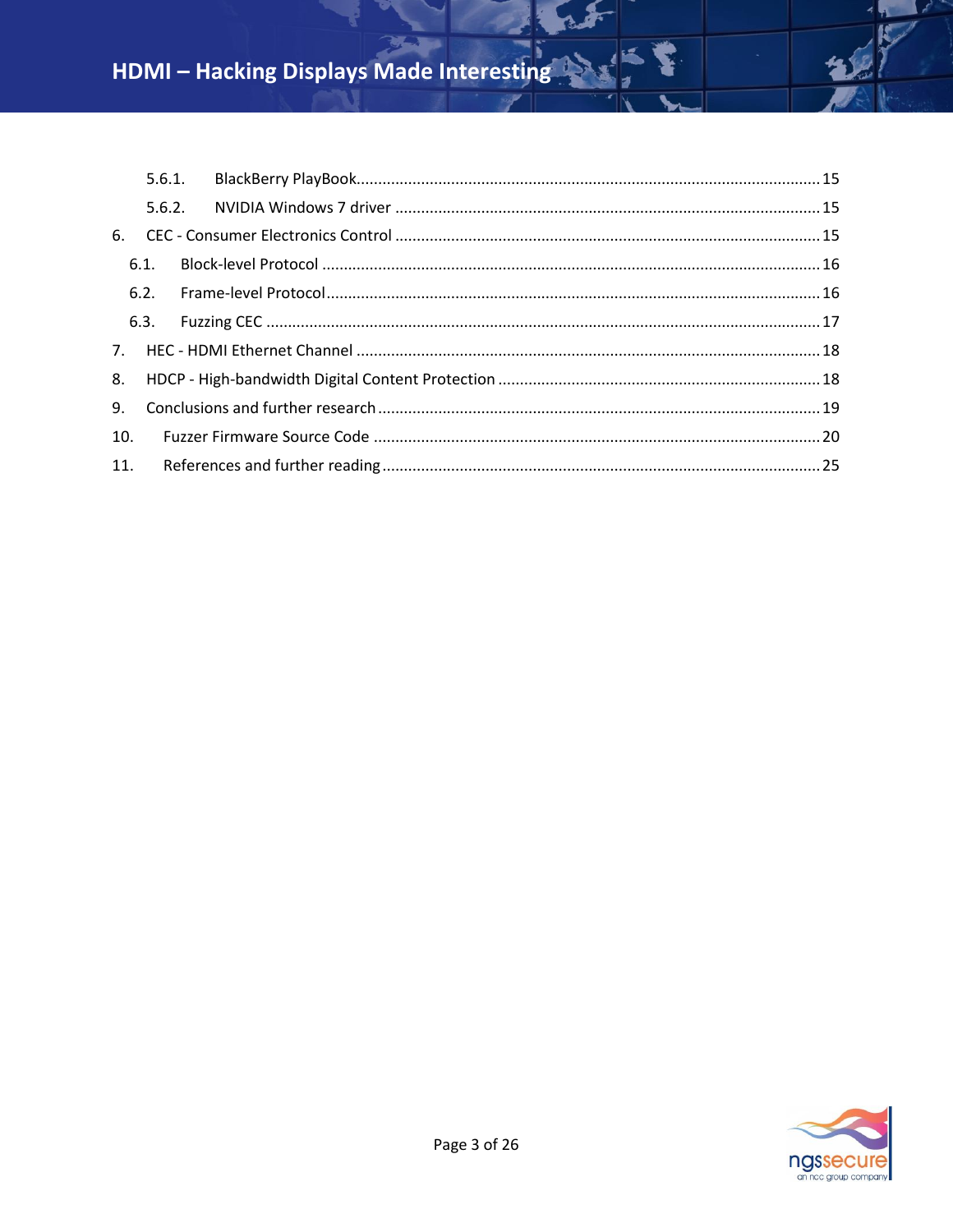### <span id="page-3-0"></span>**1. Introduction**

Picture this scene, which incidentally happens thousands of times every day all around the world: Someone walks into a meeting room, sees a video cable and plugs it into their laptop. The other end of the cable is out of sight – it just disappears through a hole in the table. What is it connected to? Presumably the video projector bolted to the ceiling, but can it be trusted to *just* display their PowerPoint presentation?

In this paper I will explain the circumstances in which display devices send data to their connected host and show that this data could potentially contain threats (which could compromise a laptop for example). I will describe video protocol data-structures, data-sequences and practical challenges. I will also explain how to build a hardware-based fuzzer, provide some example firmware fuzzing code, and describe some interesting findings from the fuzzing which has been undertaken so far.

This paper discusses the security of video drivers which interpret and process data supplied to them by external displays, projectors and KVM switches. It covers all the main video standards, including VGA, DVI, HDMI and DisplayPort.

This is a relatively new area of research and there is more research that could be performed in this area, so by summarising and sharing these resources, it is hoped that this will enable others to more quickly discover and investigate potential threats.

### <span id="page-3-1"></span>**2. History and overview of video display and interface standards**

There have been many display standards developed over the years stretching back to the 1970's and probably earlier. Video display standards typically include information such as:

- Screen resolutions
- Colour modes and palette
- Refresh rates

Whereas interface standards are more likely to define:

- **•** Transmission protocols
- Compression techniques
- Encryption schemes

Before discussing the security implications of display technologies it is worth spending some time covering the history of the main video and interface standards that are still in use today.

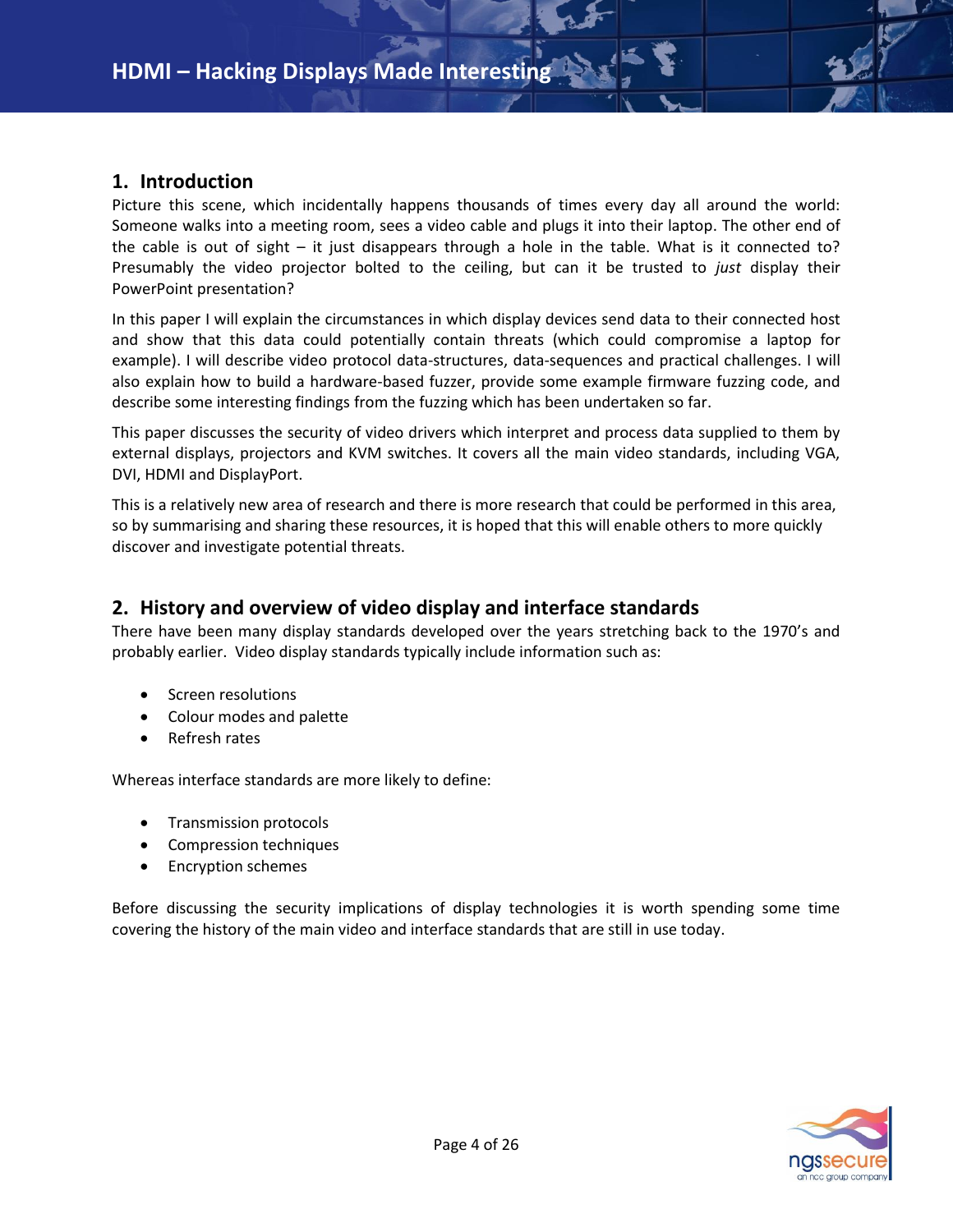## <span id="page-4-0"></span>**2.1. VGA – Video Graphics Array**

The term VGA (Video Graphics Array) originally related to the display technology implemented on IBM PCs in the late 1980's. As with subsequent video standards, the name has become synonymous with both the video protocol standard and the physical connector type. Hence people talk about "VGA connectors" meaning the 15-pin D-type interface that everyone is familiar with:



Figure 1: 15-pin D-type female (VGA socket on a PC)

VGA is an analogue video standard – the separate Red, Green and Blue analogue video signals are sent along with horizontal sync<sup>[1]</sup> and vertical sync<sup>[2]</sup> signals. There are also four pins that were originally reserved to provide monitor identification data to the host machine; these were known as ID0, ID1, ID2 and ID3. The pins ID0-ID2 were attached to resistors to pull one or more of them to ground. These three bits allowed for the definition of up to seven monitor types, with all open meaning "no monitor present". Only three monitor types were ever defined:

- monochrome with a resolution of less than 1024×768 (NC, NC, GND)
- colour with a resolution of less than 1024×768 (NC, GND, NC)
- colour with 1024×768 (GND, GND, NC)

Pin ID3 was unused. The implementation of the VESA (Video Electronics Standards Association)<sup>[3]</sup> DDC (Display Data Channel)<sup>[4]</sup> standard changed all this (more on DDC later).

# <span id="page-4-1"></span>**2.2. DVI – Digital Visual Interface**

As its name implies, DVI is a digital interface standard. It was developed by the Digital Display Working Group (DDWG)<sup>[5]</sup> to replace the VGA interface, which is viewed as an outdated legacy standard.



Figure 2: DVI socket on a PC Figure 3: mini DVI socket on a Mac

Uncompressed video signal data is transmitted using TMDS (Transition Minimised Differential Signalling)<sup>[5]</sup> to reduce noise. For backward-compatibility DVI also includes analogue pins to transmit R,G,B and sync data (a la VGA). There are many more technical details associated with the DVI standard<sup>[6]</sup>, however, these will not be discussed here. From a security perspective, the important thing is that DVI also supports DDC for display identification and capability advertisement.

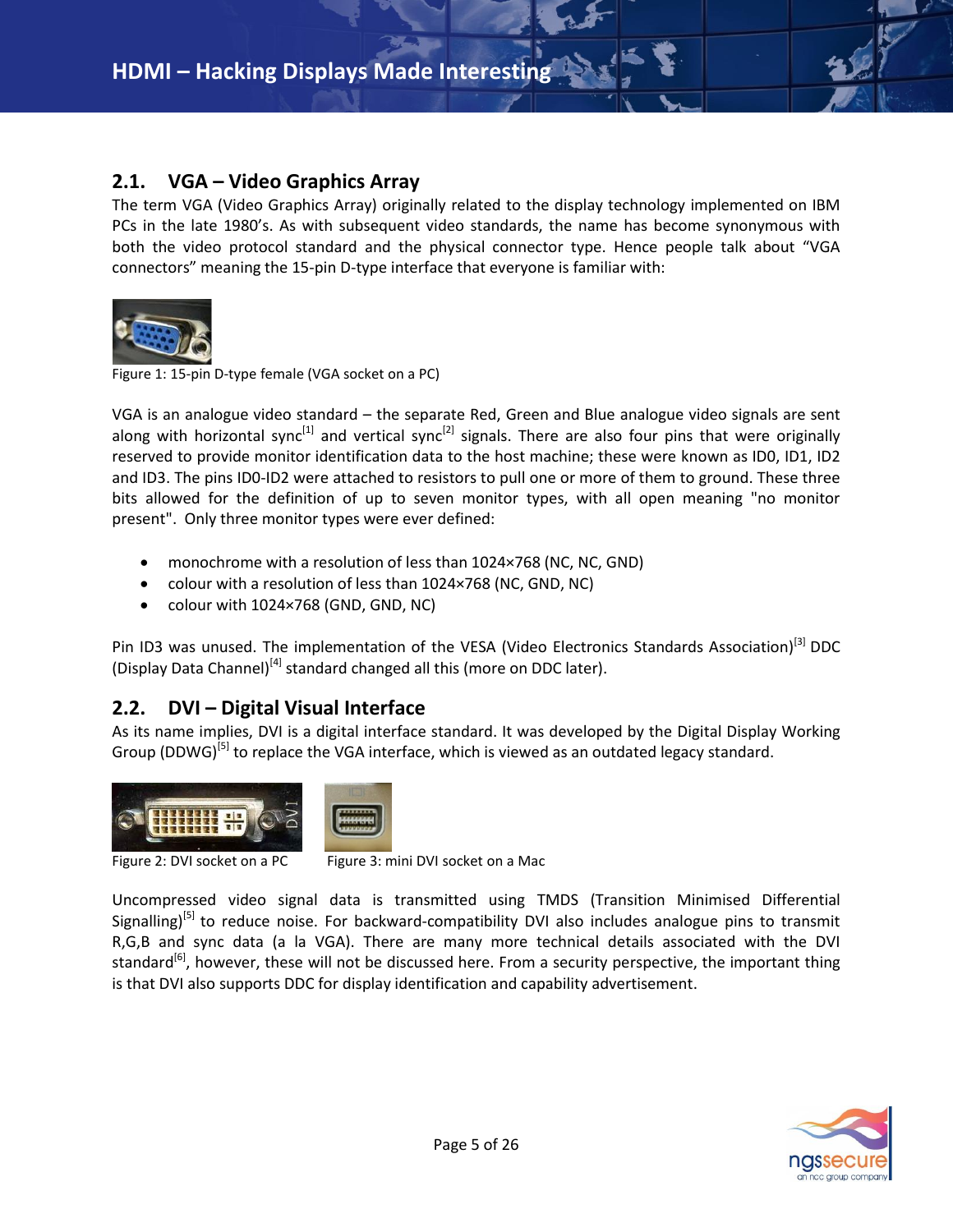# <span id="page-5-0"></span>**2.3. HDMI - High-Definition Multimedia Interface**

The most recent well-known video interface standard is HDMI, which is not only used for in the world of IT, but more commonly in consumer electronics for transmitting video and audio data between devices such as Blu-ray players and flat screen TVs.



Figure 4: HDMI "type A" socket (Most commonly seen on consumer devices)

HDMI transmits encrypted uncompressed digital video and audio data (using TMDS like DVI), it supports DDC for display identification and capability advertisement, but also it introduces a number of new technologies, which are potentially interesting from a security perspective; these include:

- CEC Consumer Electronics Control<sup>[7]</sup>
- $\bullet$  HDCP High-bandwidth Digital Content Protection<sup>[8]</sup>
- HEC HDMI Ethernet Channel<sup>[9]</sup>

<span id="page-5-1"></span>All these technologies will be discussed in more detail later in the paper.

### **2.4. DisplayPort**

The DisplayPort standard was developed by VESA to complement HDMI. The specification is effectively a royalty-free equivalent to HDMI (the HDMI royalty fee is US\$0.04 per device and has an annual fee of US\$10,000 for high-volume manufacturers).



Figure 5: DisplayPort socket (The DP++ logo indicates dual mode i.e. compatible with DVI/HDMI displays)

DisplayPort uses packet-based data transmission (like Ethernet) and supports DDC and HDCP, in addition to DPCP (DisplayPort Content Protection)<sup>[10]</sup>. However, DisplayPort does not natively support CEC.

<span id="page-5-2"></span>Now the basics have been covered, it's time to discuss how security fits into this discussion

# **3. A video interface is an output isn't it?**

…well yes… and no

The DDC (Display Data Channel) protocol has already been mentioned with respect to all the video interface standards. DDC enables a connected display to communicate its supported display modes to the adapter and to enable the host device to adjust various monitor parameters to ensure the best

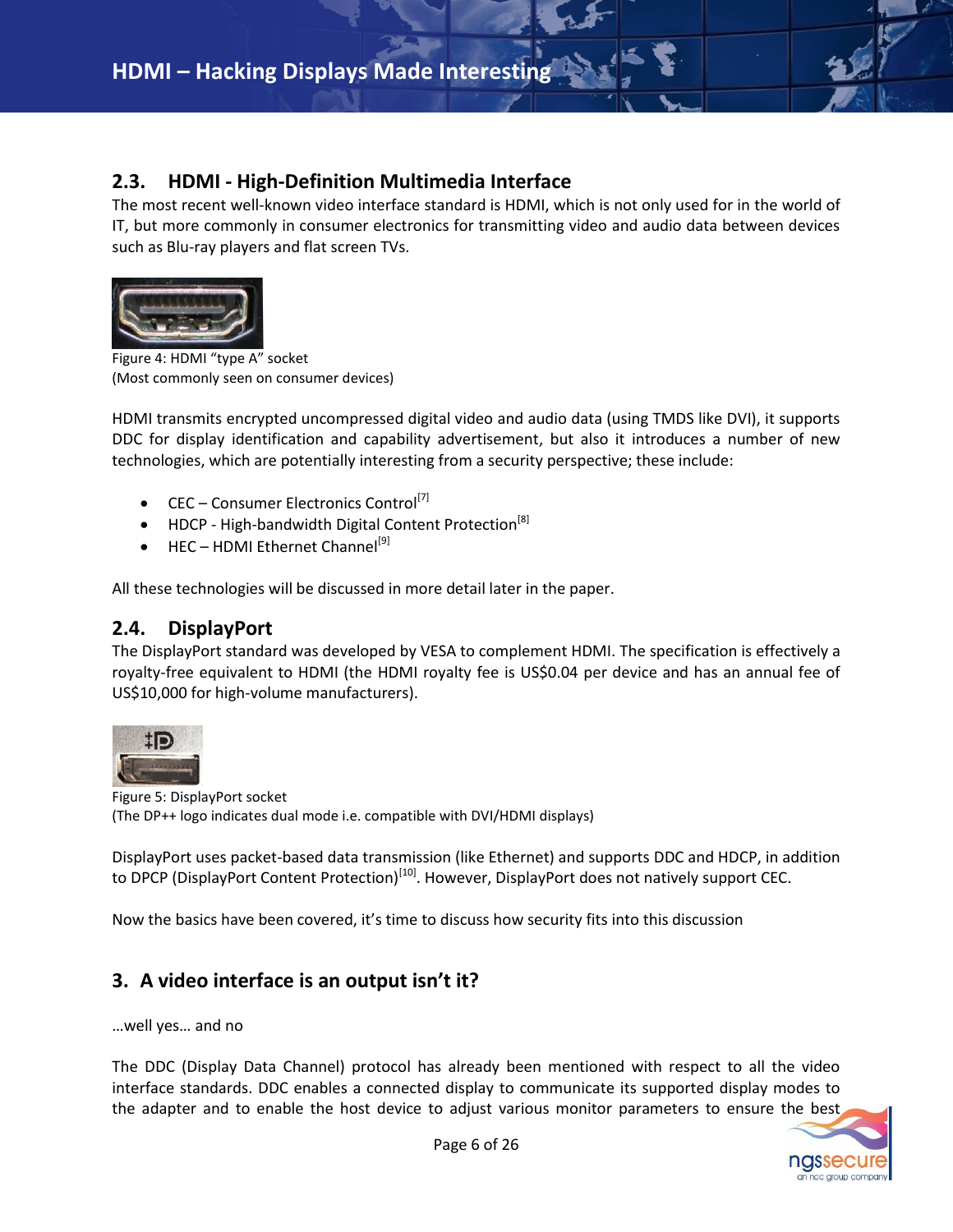video output is displayed. When a monitor is connected to a PC or a Mac there is a short delay before the video is displayed – during this delay data is being provided by the display via DDC to facilitate the "plug-and-play" approach to computing. The display's capabilities are transmitted in a 128-byte block called an EDID (Extended Display Identification Data)<sup>[11]</sup> structure.

### <span id="page-6-0"></span>**3.1. DDC v1**

When discussing VGA, I mentioned that there are a number of reserved pins (ID0-ID3). DDC1 used a lowspeed unidirectional serial protocol to continuously send the EDID block via ID1 (the data was clocked using the vertical sync line). However, very few vendors adopted DDC1.

## <span id="page-6-1"></span>**3.2. DDC v2**

There are a number of sub-versions of DDC2, however the most commonly implemented is DDC2B, which uses I<sup>2</sup>C (Inter-Integrated Circuit)<sup>[12]</sup> – a two-wire serial protocol widely used for communication between chips on circuit boards. The ID1 pin is used for the data line (called SDA) and ID3 is used for the clock (called SCL). Pin 9 on a VGA 15-pin connector was previously used as a mechanical key, but for DDC2B it supplies +5V to power up the  $E^2$ PROM in the monitor that contains the EDID block and therefore, the EDID data can be read even if the monitor is powered off.

The SDA and SCL pins are important to understand because they are present on (and DDC2B is supported by) all the video interfaces discussed in this paper.

### <span id="page-6-2"></span>**3.3. E-DDC - Enhanced Display Data Channel**

The E-DDC <sup>[13]</sup> protocol utilises a segment pointer which enables up to 32K bytes of display information to be retrieved using the E-EDID (Enhanced EDID)<sup>[14]</sup> standard.

Although the standard EDID block is 128 bytes in length, standards exist for "extension blocks", each of which are also 128 bytes in length. DDC2 allowed one EDID block followed by one extension block to be transmitted by a display. However, with E-DID up to 32K bytes can be addressed, which equates to 256 x 128 byte blocks.

So, if displays are providing all this data to the hosts to which they are connected then the video drivers running on the hosts will need to parse this data and any software that parses data is potentially vulnerable to software flaws that could result in security vulnerabilities.

### <span id="page-6-3"></span>**3.4. The EDID structure**

So what is contained in an EDID structure? The first block (initial 128 bytes) is called the VESA block – much of the data must reside in specific positions within the block, but later in the block different descriptors can be used depending on requirements.

### <span id="page-6-4"></span>**3.4.1. Header**

The first eight bytes are a fixed value header:

00 FF FF FF FF FF FF 00

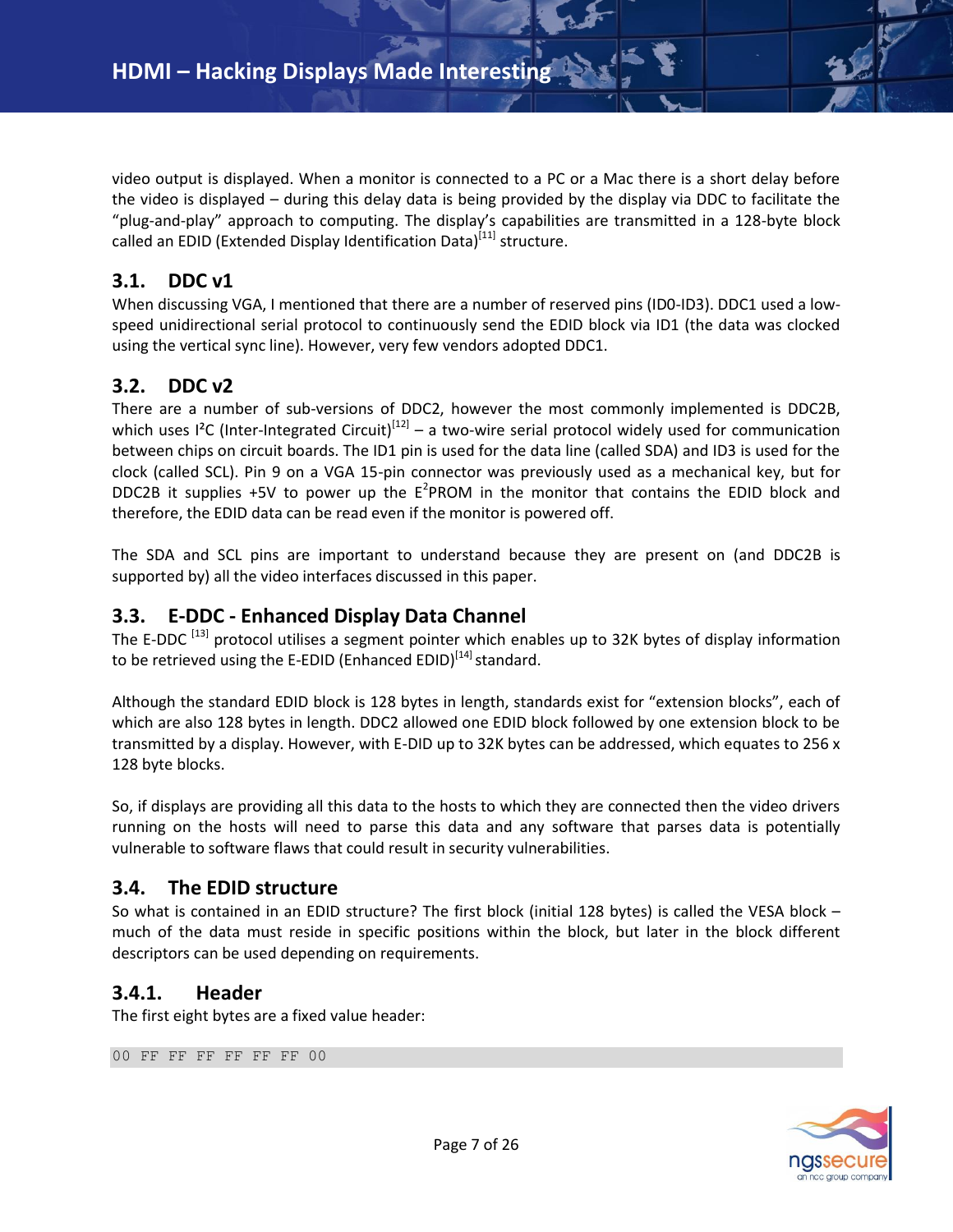# <span id="page-7-0"></span>**3.4.2. Vendor and product information**

The next ten bytes contain information such as the manufacturer ID and product code, a serial number and the year of manufacture.

# <span id="page-7-1"></span>**3.4.3. EDID version and revision**

The version of EDID this block conforms to – at the time of writing the most recent version is EDID v1.4.

## <span id="page-7-2"></span>**3.4.4. Video input definition**

The first value is a bitmap, which specifies data such as digital or analogue signal, compatibility with TMDS (if digital) and separate sync supported (if analogue). Then there are two bytes representing the maximum horizontal and vertical image size (in centimetres).

## <span id="page-7-3"></span>**3.4.5. Display transfer characteristics**

Two bytes represent the display gamma and a supported features bitmap

## <span id="page-7-4"></span>**3.4.6. Colour characteristics**

<span id="page-7-5"></span>The 10-bit CIE xy co-ordinates<sup>[15]</sup> for red, green, blue, and white

## **3.4.7. Established timings**

A three-byte bitmap represents common timing modes

# <span id="page-7-6"></span>**3.4.8. Standard timing information**

Standard timings are timings that are recognised by VESA through the VESA Discrete Monitor Timing<sup>[16]</sup> or Generalised Timing Formula<sup>[17]</sup> standards.

# <span id="page-7-7"></span>**3.4.9. Descriptor blocks**

There is space within the VESA block for up to four descriptor blocks. These descriptors can be:

- Detailed Timing Descriptor
- Other Monitor Descriptor
- Monitor Range Limits Descriptor
- Additional White Point Descriptor

# <span id="page-7-8"></span>**3.4.10. Extension flag**

<span id="page-7-9"></span>The number of extension blocks to follow. This is set to zero if there are no extension blocks

# **3.4.11. Checksum**

The one-byte sum of all 128 bytes in the EDID block must equal zero.

There are many utilities available to interrogate and decode EDID data; an example is shown in figure 6.

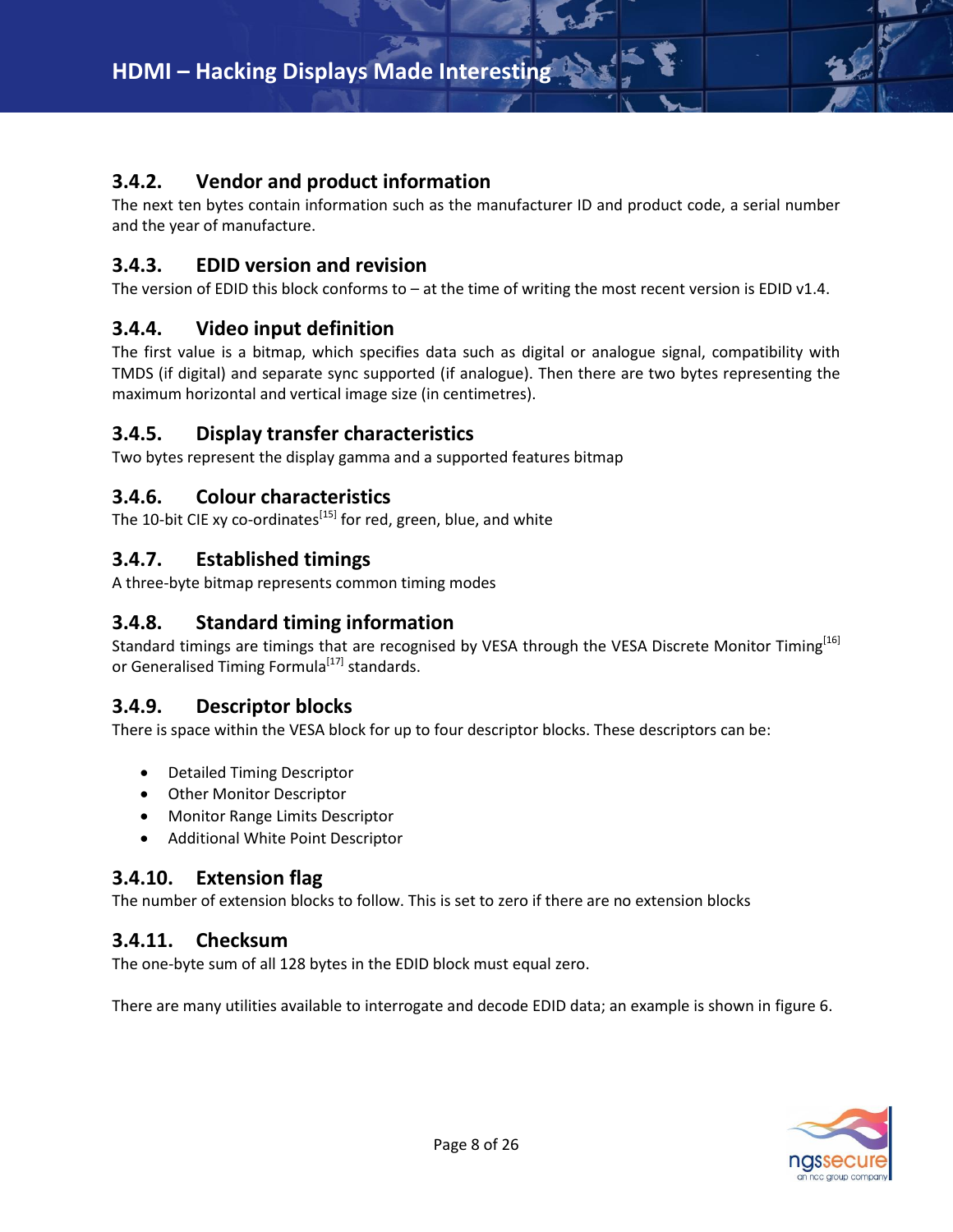| Monitor Asset Manager                                                            | $\mathcal{R}$<br><b>CONSTRUCTION</b>                                                                                            |  |  |  |  |  |  |  |
|----------------------------------------------------------------------------------|---------------------------------------------------------------------------------------------------------------------------------|--|--|--|--|--|--|--|
| <b>Eile Edit View Help</b>                                                       |                                                                                                                                 |  |  |  |  |  |  |  |
|                                                                                  |                                                                                                                                 |  |  |  |  |  |  |  |
| <b>Display IDs</b>                                                               | <b>Asset Information</b>                                                                                                        |  |  |  |  |  |  |  |
| <b>INLOOOA</b><br>[Real-time 0x0011]<br>$\overline{\phantom{a}}$                 | Monitor                                                                                                                         |  |  |  |  |  |  |  |
| <b>SAMO64B</b><br>[Real-time 0x0021]<br>$\equiv$<br>SAMO64B<br>[Registry-Active] | Manufacturer INL                                                                                                                |  |  |  |  |  |  |  |
| INLO00A<br>[Registry]                                                            | Plug and Play ID INL000A<br>Data string 1G5D3156GW01                                                                            |  |  |  |  |  |  |  |
| SAM0649<br>[Registry]                                                            | Serial number n/a                                                                                                               |  |  |  |  |  |  |  |
| SAM064B<br>[Registry]                                                            | Manufacture date 2009. ISO week 0                                                                                               |  |  |  |  |  |  |  |
|                                                                                  | --------------------------                                                                                                      |  |  |  |  |  |  |  |
| <b>Raw Data</b>                                                                  | EDID revision 1.3                                                                                                               |  |  |  |  |  |  |  |
|                                                                                  | Input signal type Digital<br>Color bit depth Undefined                                                                          |  |  |  |  |  |  |  |
| 00 00 FF FF FF FF FF FF 00                                                       | Display type RGB color                                                                                                          |  |  |  |  |  |  |  |
| 08 25 CC 0A 00 00 00 00 00                                                       | Screen size 340 x 190 mm (15.3 in)                                                                                              |  |  |  |  |  |  |  |
| 10 00 13 01 03 90 22 13 78                                                       | Power management Not supported                                                                                                  |  |  |  |  |  |  |  |
| 18 0A C8 85 9E 57 54 9B 26                                                       | Extension blocs None                                                                                                            |  |  |  |  |  |  |  |
| 20 12 50 54 00 00 00 01 01                                                       | --------------------------                                                                                                      |  |  |  |  |  |  |  |
| 28 01 01 01 01 01 01 01 01                                                       | DDC/CI Not supported                                                                                                            |  |  |  |  |  |  |  |
| 30 01 01 01 01 01 01 36 1A                                                       | Color characteristics                                                                                                           |  |  |  |  |  |  |  |
| 38 56 44 50 00 0D 30 11 0C                                                       | Default color space Non-sRGB                                                                                                    |  |  |  |  |  |  |  |
| 40 32 00 58 C2 10 00 00 1A                                                       | Display gamma 2.20                                                                                                              |  |  |  |  |  |  |  |
| 48 36 1A 56 44 50 00 0D 30                                                       | Red chromaticity Rx 0.620 - Ry 0.340                                                                                            |  |  |  |  |  |  |  |
| 50 11 0C 32 00 58 C2 10 00                                                       | Green chromaticity Gx 0.330 - Gy 0.605                                                                                          |  |  |  |  |  |  |  |
| 58 00 1A 00 00 00 FE 00 31                                                       | Blue chromaticity Bx 0.150 - By 0.070                                                                                           |  |  |  |  |  |  |  |
|                                                                                  | White point (default) Wx 0.313 - Wy 0.329                                                                                       |  |  |  |  |  |  |  |
| 60 47 35 44 33 81 31 35 36                                                       | Additional descriptors None                                                                                                     |  |  |  |  |  |  |  |
| 68 47 57 30 31 00 00 00 00                                                       | Timing characteristics                                                                                                          |  |  |  |  |  |  |  |
| 70 00 00 00 00 00 00 00 00                                                       | Range limits Not available                                                                                                      |  |  |  |  |  |  |  |
| 78 00 01 01 0A 20 20 00 F2                                                       | GTF standard Not supported                                                                                                      |  |  |  |  |  |  |  |
| 80 00 00 00 00 00 00 00 00                                                       | Additional descriptors None                                                                                                     |  |  |  |  |  |  |  |
| 88 00 00 00 00 00 00 00 00                                                       | Preferred timing Yes                                                                                                            |  |  |  |  |  |  |  |
| 90 00 00 00 00 00 00 00 00                                                       | Native/preferred timing 1366x768p at 60Hz                                                                                       |  |  |  |  |  |  |  |
| 98 00 00 00 00 00 00 00 00                                                       | Modeline "1366x768" 67.100 1366 1383 1395 1434 768 771 773 781 +hsync -vsync                                                    |  |  |  |  |  |  |  |
| A0 00 00 00 00 00 00 00 00                                                       | Detailed timing #1 1366x768p at 60Hz<br>Modeline "1366x768" 67.100 1366 1383 1395 1434 768 771 773 781 +hsync -vsync            |  |  |  |  |  |  |  |
| A8 00 00 00 00 00 00 00 00                                                       |                                                                                                                                 |  |  |  |  |  |  |  |
| B0 00 00 00 00 00 00 00 00                                                       | Standard timings supported                                                                                                      |  |  |  |  |  |  |  |
| B8 00 00 00 00 00 00 00 00                                                       |                                                                                                                                 |  |  |  |  |  |  |  |
| CO 00 00 00 00 00 00 00 00                                                       | Report information                                                                                                              |  |  |  |  |  |  |  |
| C8 00 00 00 00 00 00 00 00                                                       | Date generated 3/23/2011                                                                                                        |  |  |  |  |  |  |  |
| po 00 00 00 00 00 00 00 00                                                       | Software revision 2.53.0.861                                                                                                    |  |  |  |  |  |  |  |
| ps 00 00 00 00 00 00 00 00                                                       | Data source Real-time 0x0011<br>Operating system 6.1.7601.2.Service Pack 1                                                      |  |  |  |  |  |  |  |
|                                                                                  |                                                                                                                                 |  |  |  |  |  |  |  |
| E0 00 00 00 00 00 00 00 00                                                       | Raw data                                                                                                                        |  |  |  |  |  |  |  |
| E8 00 00 00 00 00 00 00 00                                                       | 00, FF, FF, FF, FF, FF, FF, 00, 25, CC, 0A, 00, 00, 00, 00, 00, 00, 13, 01, 03, 90, 22, 13, 78, 0A, C8, 85, 9E, 57, 54, 9B, 26, |  |  |  |  |  |  |  |
| F0 00 00 00 00 00 00 00 00                                                       |                                                                                                                                 |  |  |  |  |  |  |  |
| F8 00 00 00 00 00 00 00 00                                                       | 32,00,58,C2,10,00,00,1A,36,1A,56,44,50,00,0D,30,11,0C,32,00,58,C2,10,00,00,1A,00,00,00,FE,00,31,                                |  |  |  |  |  |  |  |
|                                                                                  |                                                                                                                                 |  |  |  |  |  |  |  |
|                                                                                  |                                                                                                                                 |  |  |  |  |  |  |  |
|                                                                                  |                                                                                                                                 |  |  |  |  |  |  |  |
| <b>INL</b><br>INL000A                                                            |                                                                                                                                 |  |  |  |  |  |  |  |
|                                                                                  |                                                                                                                                 |  |  |  |  |  |  |  |

<span id="page-8-0"></span>Figure 6: Raw EDID data on the left and decoded data on the right

### **3.5. EDID extension blocks**

There are a number of extension blocks that can be implemented in addition to the VESA block, the most common of which is the CEA block that primarily contains additional timing information. Examples of some of the extension block types include:

- Video Timing Block Extension<sup>[18]</sup>
- $\bullet$  Display Information Extension<sup>[19]</sup>
- $\bullet$  Localised String Extension<sup>[20]</sup>
- $\bullet$  Block Map<sup>[21]</sup>

However, when extension blocks are used, there are a number of rules that must be followed:

- The VESA block (Block 0) is always required
- At least one CEA extension block is required
- If more than one extension block is used they must all be the same EDID version

Furthermore, if more than two blocks (including the VESA + CEA blocks) are used then a "Block Map" block is required to define the blocks after the VESA block.

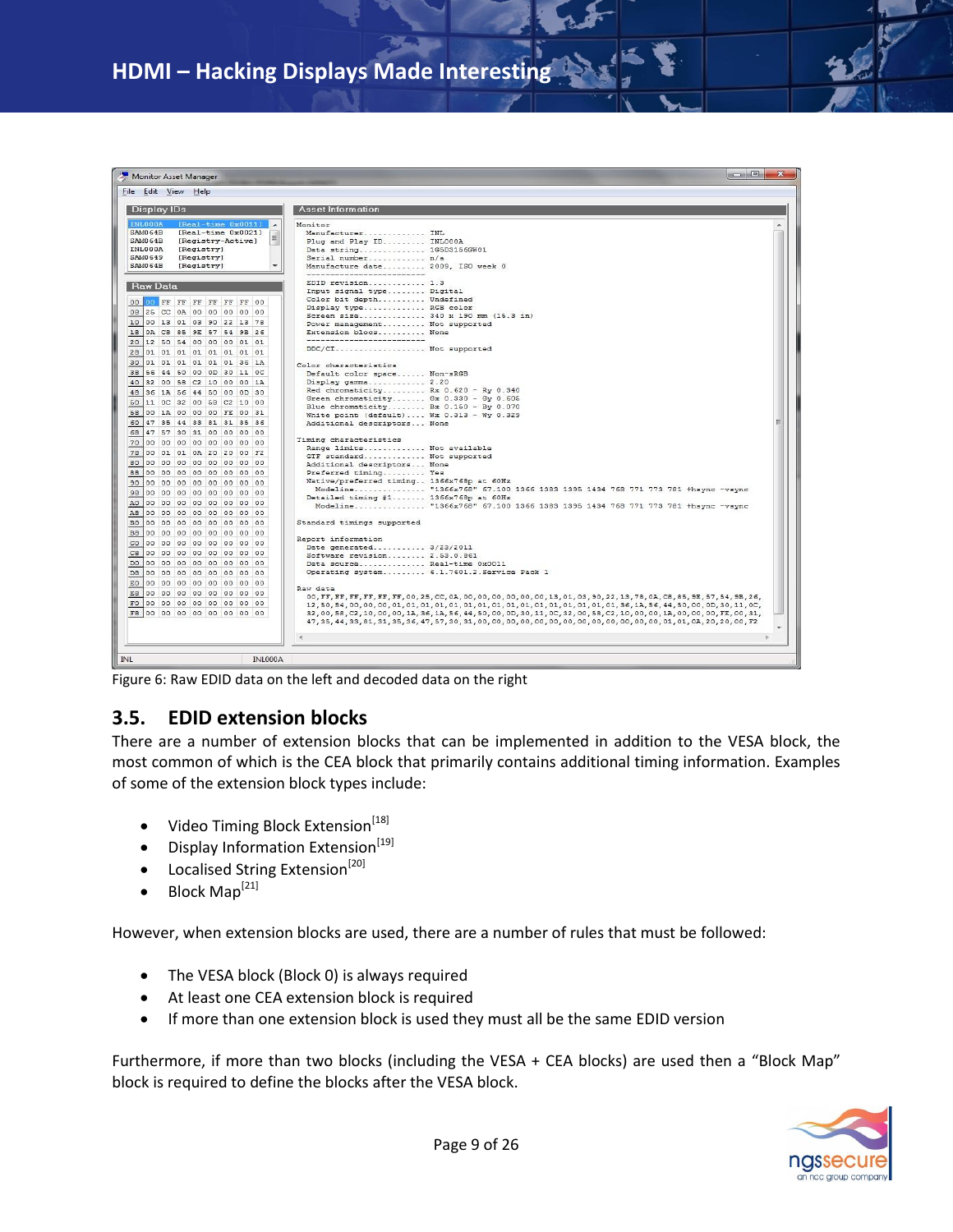So as can be seen from the data discussed so far there is the possibility of identifying logic errors in the way this data is parsed and subsequently processed, but there is also the potential for buffer overflows based on the data supplied in the Localised String Extension block.

# <span id="page-9-0"></span>**3.5.1. Localised string extension**

This is an *"…optional extension to the base Enhanced EDID data structure. This structure provides data in the form of character strings used to describe the monitor. These strings are used to supplement or replace similar strings in the base EDID by providing more complete string descriptions and/or string descriptions using different languages or localizations".* [22]

The interesting elements within the block are stored in the "String Table"; these are:

- Manufacturer name string
- Manufacturer name string length
- Model name string
- Model name string length
- Serial number string
- Serial number string length

Therefore, if the parsing code has been insecurely written then a buffer overflow could result from malicious data supplied in this block. Figure 7 shows an example of a Localised string extension block.

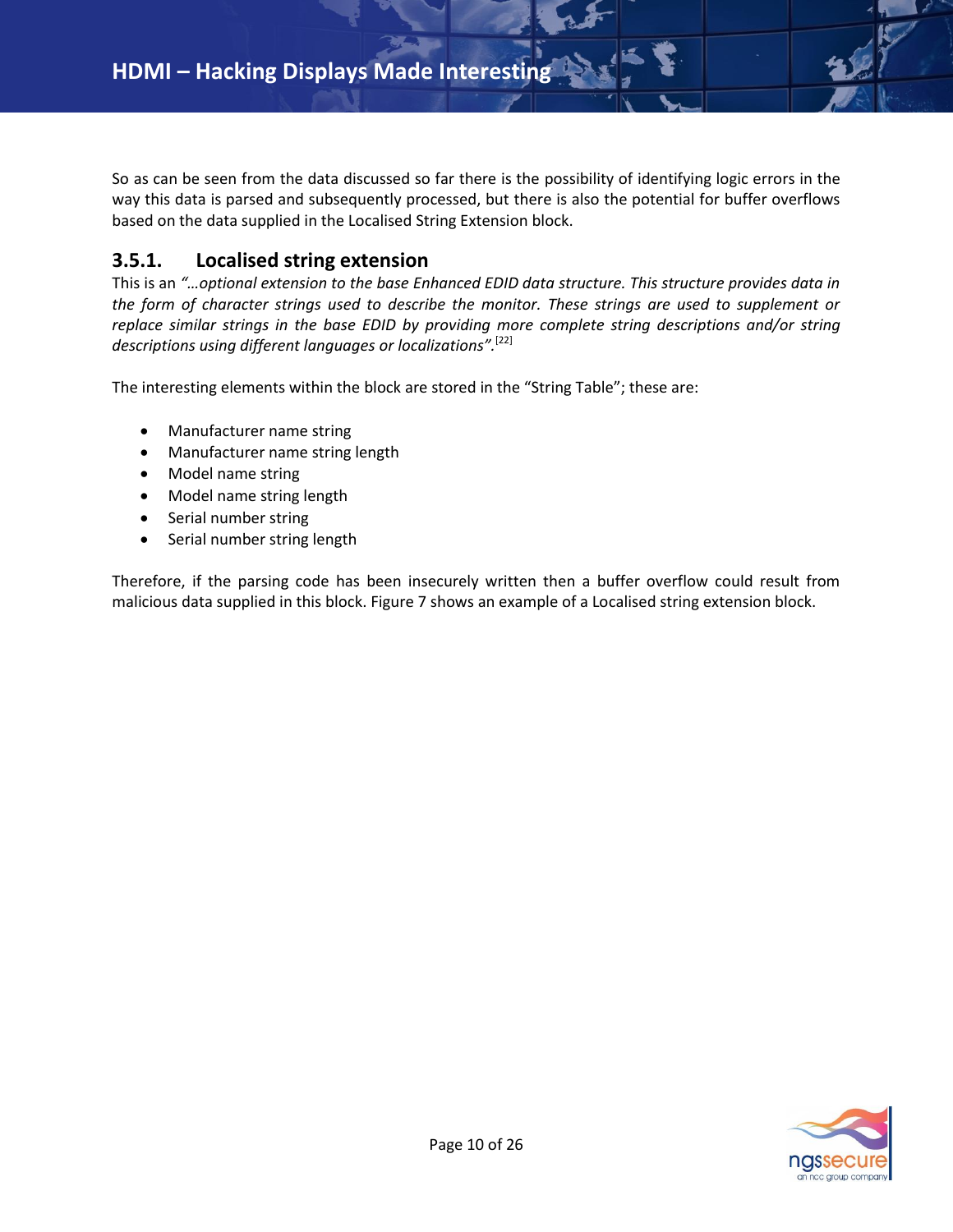| Byte #          | Byte #          | <b>Field Name and Comments</b>                       | Value           | Value    |
|-----------------|-----------------|------------------------------------------------------|-----------------|----------|
| (decimal)       | (hex)           |                                                      | (hex)           | (binary) |
| 00              | 00 <sub>h</sub> | <b>Extension ID</b>                                  | 50h             | 01010000 |
| 01              | 01 <sub>h</sub> | <b>LS-Ext Version number</b>                         | 01 <sub>h</sub> | 00000001 |
| 02              | 02h             | <b>LS-Ext Revision number</b>                        | 00 <sub>h</sub> | 00000000 |
| 03              | 03 <sub>h</sub> | Unicode Version - Major/Minor                        | 32 <sub>h</sub> | 00110010 |
| 04              | 04 <sub>h</sub> | Unicode Version - Update                             | 00 <sub>h</sub> | 00000000 |
| $\overline{05}$ | 05 <sub>h</sub> | <b>String Table Size</b>                             | 28 <sub>h</sub> | 00101000 |
| 06              | 06h             | String Table Header - UTF 8                          | 00 <sub>h</sub> | 00000000 |
| 07              | 07 <sub>h</sub> | Language ID structure - Default Neutral String Table | 00 <sub>h</sub> | 00000000 |
| 08              | 08 <sub>h</sub> |                                                      | 00h             | 00000000 |
| 09              | 09h             |                                                      | 00h             | 00000000 |
| 10              | 0Ah             |                                                      | 00 <sub>h</sub> | 00000000 |
| 11              | 0Bh             | Manufacturer Name Data Length                        | 0Eh             | 00001110 |
| 12              | 0C <sub>h</sub> | 'D'                                                  | 44h             | 01000100 |
| 13              | 0D <sub>h</sub> | $\ddot{\mathbf{i}}$                                  | 69h             | 01101001 |
| 14              | 0Eh             | $\mathbf{s}$                                         | 73h             | 01110011 |
| 15              | 0Fh             | 'p'                                                  | 70 <sub>h</sub> | 01110000 |
| 16              | 10 <sub>h</sub> | $\overline{\mathbf{T}}$                              | 6C <sub>h</sub> | 01101100 |
| 17              | 11 <sub>h</sub> | $a^2$                                                | 61 <sub>h</sub> | 01100001 |
| 18              | 12 <sub>h</sub> | $\mathbf{v}$                                         | 79 <sub>h</sub> | 01111001 |
| 19              | 13 <sub>h</sub> | $\cdot$ s'                                           | 73h             | 01110011 |
| 20              | 14h             | c s                                                  | 2 <sub>Ch</sub> | 00101100 |
| $\overline{21}$ | 15 <sub>h</sub> | $\mathfrak{c}\cdot\mathfrak{c}$                      | 20 <sub>h</sub> | 00100000 |
| 22              | 16 <sub>h</sub> | $T$                                                  | 49h             | 01001001 |
| 23              | 17 <sub>h</sub> | $\overline{\mathbf{n}}$                              | 6Eh             | 01101110 |
| 24              | 18 <sub>h</sub> | $^{\circ}$ c $^{\circ}$                              | 63h             | 01100011 |
| 25              | 19 <sub>h</sub> | c s                                                  | 2E <sub>h</sub> | 00101110 |
| 26              | 1Ah             | Model Name String Length                             | 06h             | 01100000 |
| 27              | 1Bh             | Ŧ                                                    | 46h             | 01000110 |
| 28              | 1Ch             | $^{\circ}C^{\circ}$                                  | 43h             | 01000011 |
| 29              | 1 <sub>Dh</sub> | $\mathbf{r}$                                         | 31 <sub>h</sub> | 00110001 |
| 30              | 1E <sub>h</sub> | .9'                                                  | 39h             | 00111001 |
| 31              | 1Fh             | 0 <sup>2</sup>                                       | 30 <sub>h</sub> | 00110000 |
| 32              | 20 <sub>h</sub> | $\cdot$ <sup>1</sup>                                 | 31 <sub>h</sub> | 00110001 |
| 33              | 21 <sub>h</sub> | Serial Number Data String Length                     | 0 <sub>Ch</sub> | 00001100 |
| 34              | 22 <sub>h</sub> | $^{\circ}0^{\circ}$                                  | 30 <sub>h</sub> | 00110000 |
| 35              | 23 <sub>h</sub> | 3'                                                   | 33 <sub>h</sub> | 00110011 |
| 36              | 24h             | $\cdot_2$                                            | 32 <sub>h</sub> | 00110010 |
| $\overline{37}$ | 25 <sub>h</sub> | $\overline{5}$                                       | 35 <sub>h</sub> | 00110101 |
| 38              | 26h             | £                                                    | 2D <sub>h</sub> | 00101101 |
| 39              | 27 <sub>h</sub> | $\overline{N}$                                       | 4Eh             | 01001110 |
| 40              | 28 <sub>h</sub> | $^{\circ}C^{\circ}$                                  | 43h             | 01000011 |
| 41              | 29 <sub>h</sub> | t,                                                   | 2D <sub>h</sub> | 00101101 |
| 42              | 2Ah             | $\mathbf{P}$                                         | 50 <sub>h</sub> | 01010000 |
| 43              | 2Bh             | ٤R٠                                                  | 52 <sub>h</sub> | 01010010 |
| 44              | 2Ch             | $\mathbb{C}^2$                                       | 2D <sub>h</sub> | 00101101 |
| 45              | 2D <sub>h</sub> | $\overline{0}$                                       | 30 <sub>h</sub> | 00110000 |
| 46              | 2Eh             | <b>String Table Size</b>                             | 1Bh             | 00011011 |

Figure 7: Part of an example Localised String Extension block

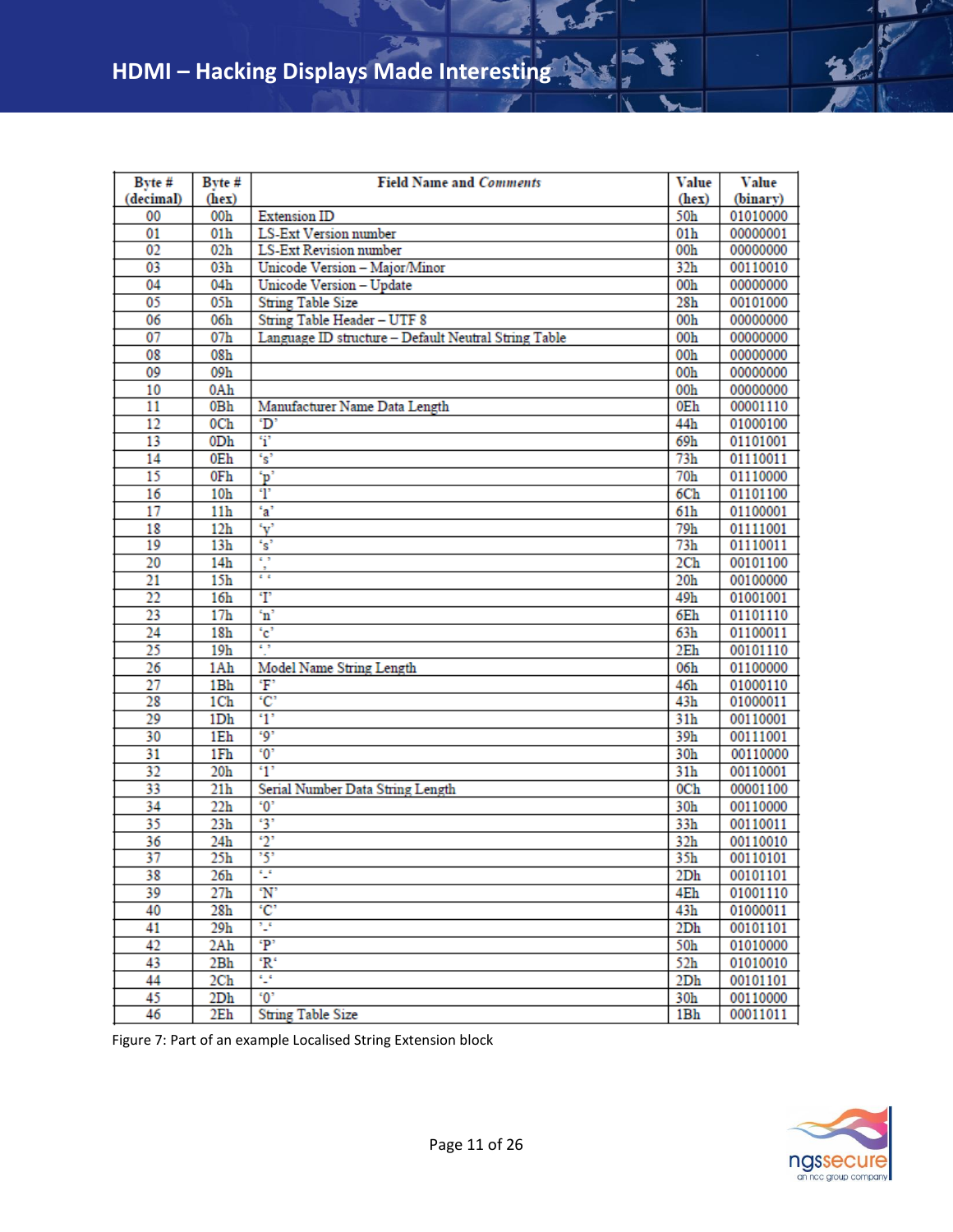## <span id="page-11-0"></span>**4. How KVM solutions affect EDID**

When displays are connected to a host via a KVM (Keyboard, Video, and Mouse) switch, EDID data may be adversely affected based on how the data is processed by the device. There are three possible scenarios:

- No support the KVM switch cannot handle the data and therefore, the host will not be able to determine any capabilities about the connected display. In some cases the host may assume that a generic monitor is attached and use "safe" settings.
- Fake EDID the KVM switch generates the EDID data, which may not be appropriate for the connected display
- Pass-through the KVM switch communicates with the display in order to obtain the EDID data and then sends this on to the host. However, in some circumstances this may confuse either the host by causing it to re-detect the display or confuse the display resulting in it entering or exiting from power-save mode.

<span id="page-11-1"></span>Therefore, when performing any security testing against the processing of EDID data it is important that no KVM switch is present between the "display" and the target host.

## **5. Fuzzing EDID data**

In order to fuzz EDID it is necessary to be able to emulate a display device to the extent that "valid" albeit malformed EDID data can be provided to the video display interface on a host via the E-DDC protocol using I<sup>2</sup>C.

The easiest way to implement this is using a microcontroller that supports  $I^2C$ . In our research the Arduino Duemilanove microcontroller board was used, as  $I^2C$  is supported by default in its "Wire" library. The remaining challenges would be:

- Replicating the E-DDC protocol
- Repeatedly emulating the attachment and detachment of the "display"
- Iterating through the different elements of the EDID blocks

# <span id="page-11-2"></span>**5.1. Replicating the E-DDC protocol**

The "Wire" library provided with the Arduino only required minimal modification to support E-DDC. The changes required were as follows:

Within "wire.h" change:

25: #define BUFFER\_LENGTH 64

to:

25: #define BUFFER\_LENGTH 128

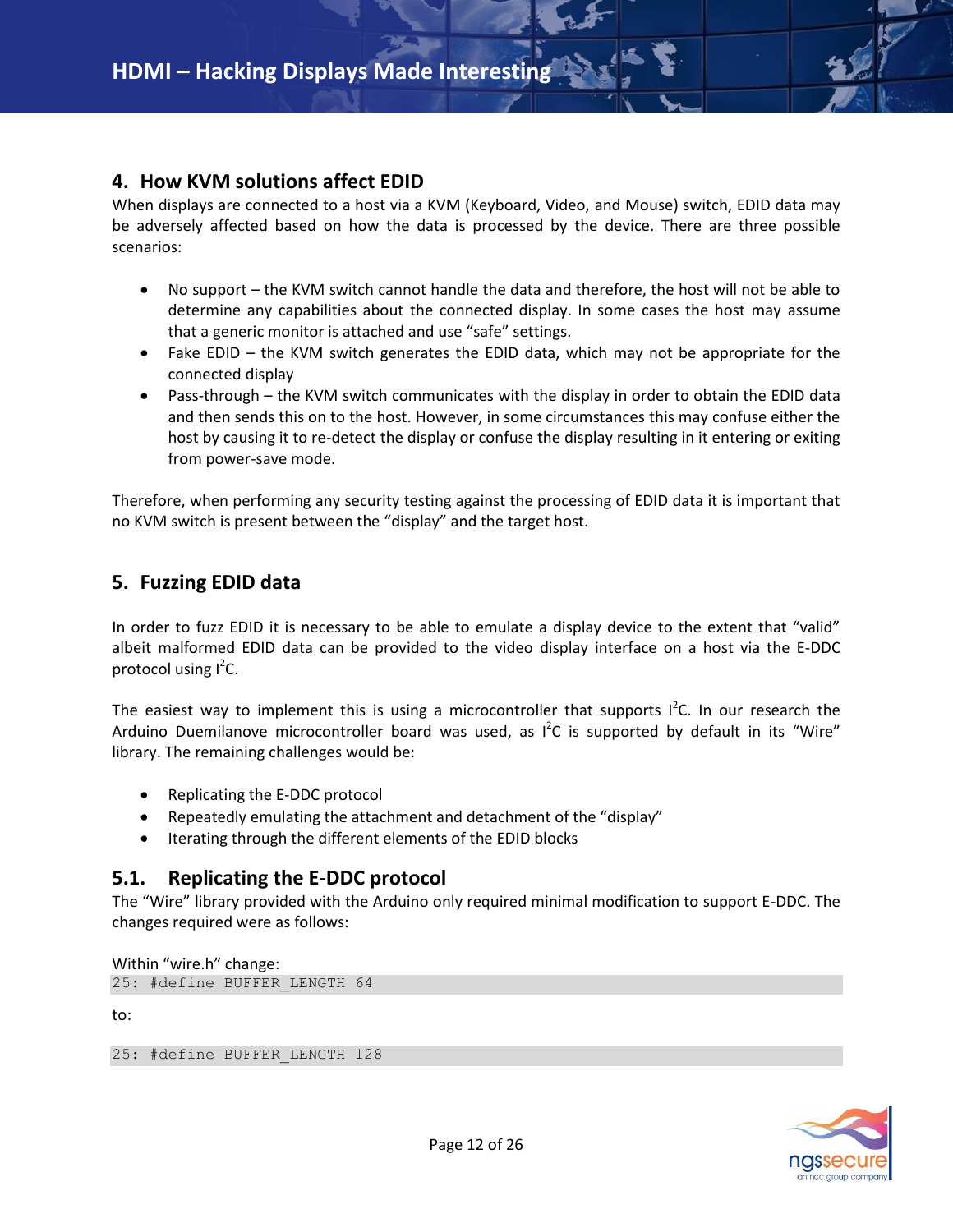Within "utility/twi.h" change: 36: #define TWI\_BUFFER\_LENGTH 64

to:

36: #define TWI\_BUFFER\_LENGTH 128

The internal Arduino pull-up resistors need to be disabled in "utility/twi.cpp" (external 4.7KΩ pull-up resistors should be used instead):

70: ////sbi(PORTC, 4); 71: ////sbi(PORTC, 5);

Within the fuzzer the emulated display needs to be configured as an  $I^2C$  slave:

```
#define EDID_SLAVE 0x50
Wire.begin(EDID_SLAVE);
```
Interrupt handlers need to be configured for incoming messages and when data is wanted:

Wire.onReceive (receiveEvent); // interrupt handler for incoming messages Wire.onRequest (requestEvent); // interrupt handler for when data is wanted

### <span id="page-12-0"></span>**5.2. Emulating the attachment and detachment of the "display"**

This can easily be achieved with DVI, HDMI and DisplayPort interfaces as they all have a "hotplug" pin. If the pin is high (+5V) then the host assumes that a display is connected and if it's low (GND) then the host assumes the display has been disconnected. This can be performed programmatically on the Arduino as follows:

int hotplugpin=2; // use digital pin 2 digitalWrite(hotplugpin, LOW); // unplug the cable digitalWrite(hotplugpin, HIGH); // plug in cable

Therefore, the "display" can be virtually unplugged and then plugged back in for each fuzz test case. However, a solution has not yet been developed for the VGA interface (where no hotplug detect pin exists).

# <span id="page-12-1"></span>**5.3. Iterating through the EDID elements**

This was easily achieved by looping through any bytes of interest within each EDID block and modifying them based on different test cases.

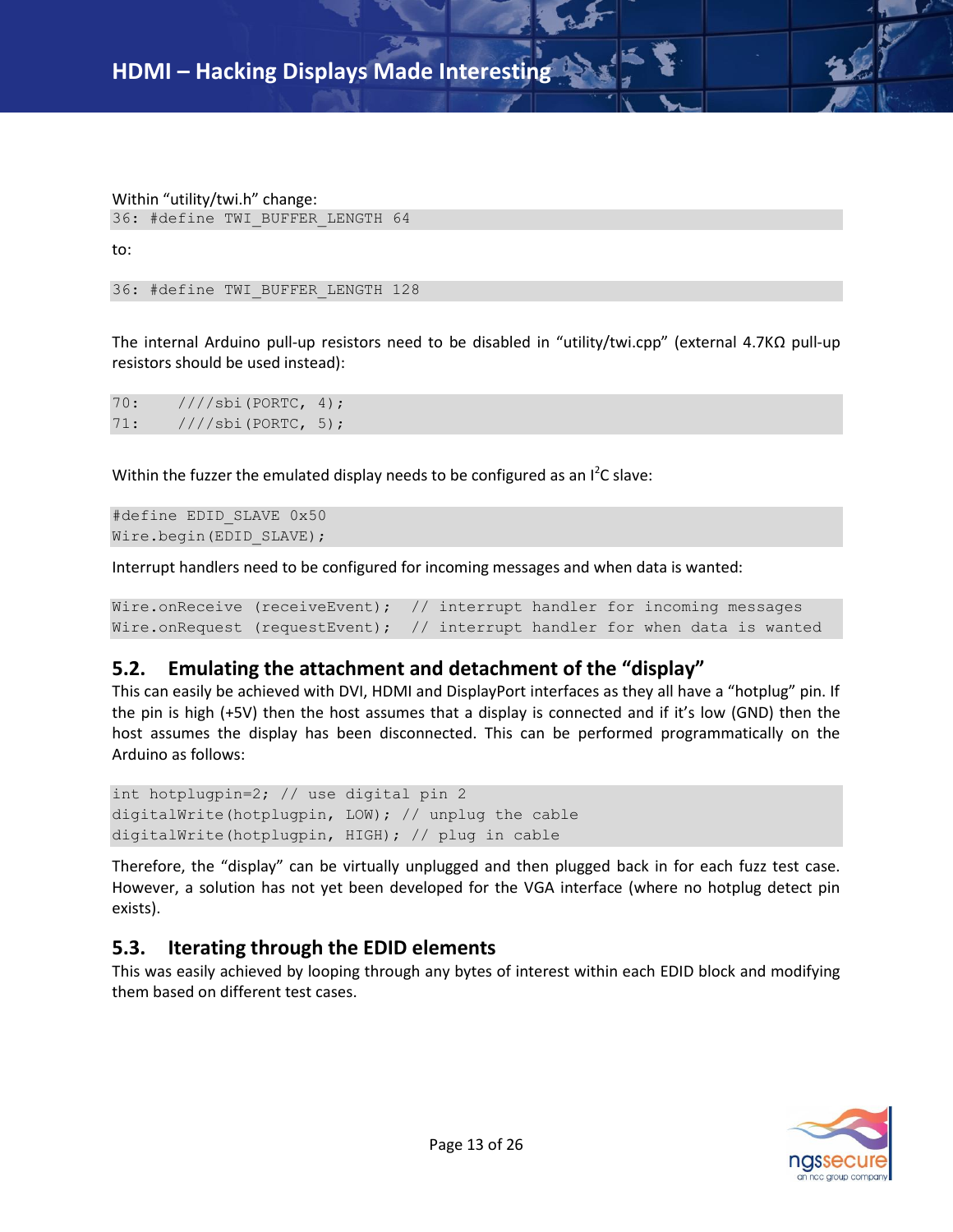# <span id="page-13-0"></span>**5.4. Fuzzer circuit diagram**



Figure 8: Connectivity between an Arduino Duemilanove and the various display interfaces for fuzzing

### <span id="page-13-1"></span>**5.5. The fuzzer firmware**

The full source code of the fuzzer is included in Section 10 and can also be downloaded from the following URL:

<http://www.ngssecure.com/research/research-overview/Public-Tools.aspx>

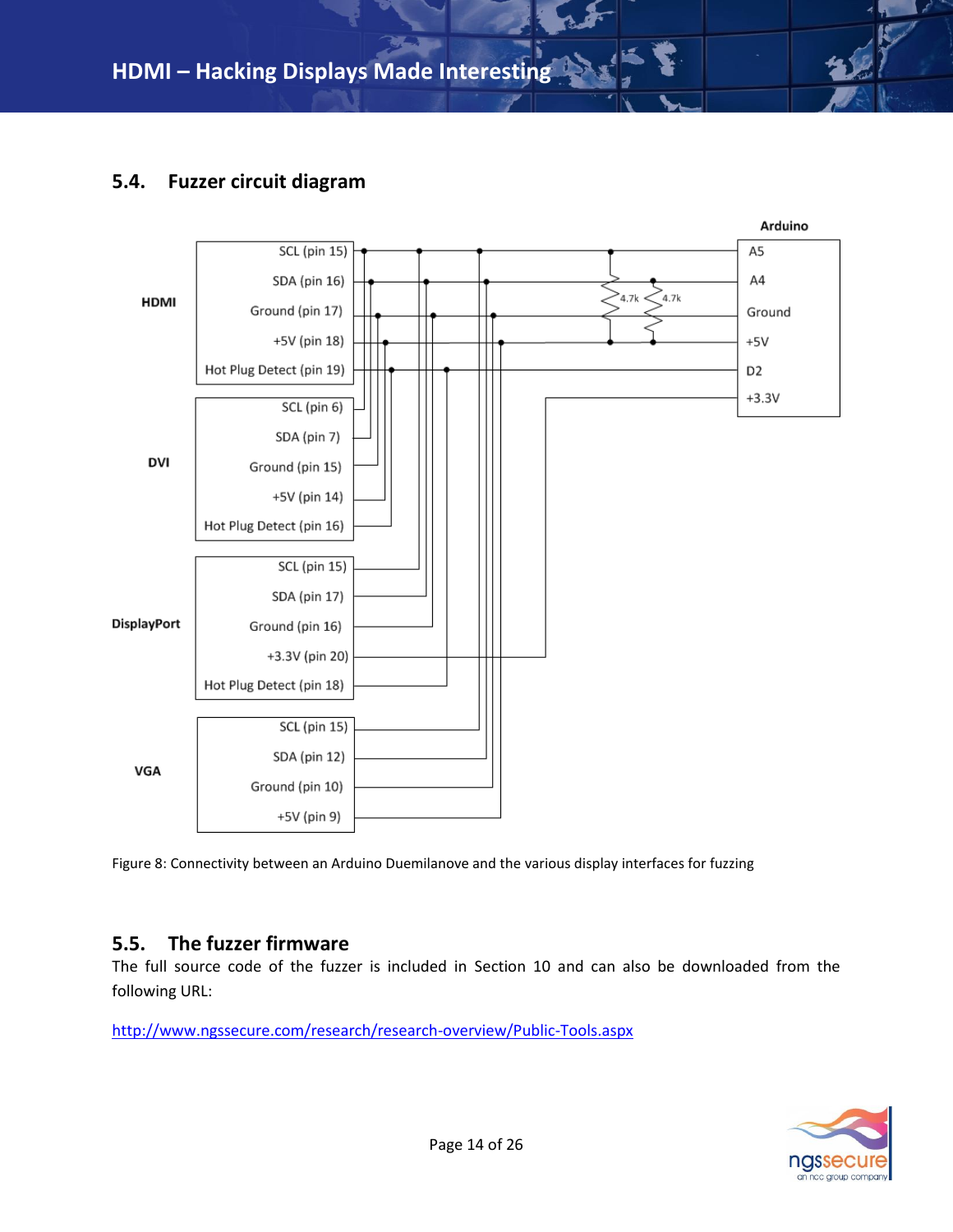# <span id="page-14-0"></span>**5.6. Findings so far**

There have been a number of interesting findings so far, which imply that further investigation may yield more results. Hopefully the public release of this technique will result in a far greater range of products being tested.

# <span id="page-14-1"></span>**5.6.1. BlackBerry PlayBook**

The original requirement to investigate EDID security arose from a separate research project looking at the BlackBerry PlayBook and the need to test the security of all available interfaces. The PlayBook has a microHDMI<sup>[23]</sup> port for mirroring the screen on an external display. After manually checking for buffer overflows associated with the Localised string extension block, the fuzzer was launched against the VESA block, using a brute-force approach to iterate through every value of every byte in the block and monitoring the state of the host. After a certain point, the host stopped responding to EDID requests and after further investigation the issue was identified. As a patch and associated advisory has not yet been released for this issue the details must remain confidential. However, the line of code that triggered the bug looked similar to this:

for  $(x = 0; x < 6; y++)$  { … }

N.B. The code wasn't written by RIM, but instead formed part of an open source library.

Needless to say, the "y++" should have been "x++" and as a result caused an infinite loop. The ability to perform a local Denial of Service attack against the HDMI port of a BlackBerry PlayBook is a pretty low impact discovery; however this bug subsequently triggered another bug which killed the system logger daemon and therefore, just by plugging in a "rogue display" an attacker could stop all logging prior to attempting other nefarious activities that would not be recorded in the system log.

# <span id="page-14-2"></span>**5.6.2. NVIDIA Windows 7 driver**

A number of crashes associated with *nvlddmkm.sys* –the Windows Vista / Windows 7 kernel mode driver have been observed, however due to the complexities involved, none of these have yet been fully investigated.

# <span id="page-14-3"></span>**6. CEC - Consumer Electronics Control**

The intention of CEC is to enable users to control two or more HDMI-connected devices using a single remote control. The protocol also enables devices to control each other without user intervention. The architecture of CEC is an inverted tree with the "root" node (display) at the top, "branch" nodes (video switches) below and connected to "leaf" nodes (devices such as Blu-ray players). The concept is that the user should only need to perform the minimal number of tasks and let the "system" do the rest e.g. increasing the volume on the TV remote would identify which connected products need to be communicated with to ensure the volume of the current video /audio source increases.

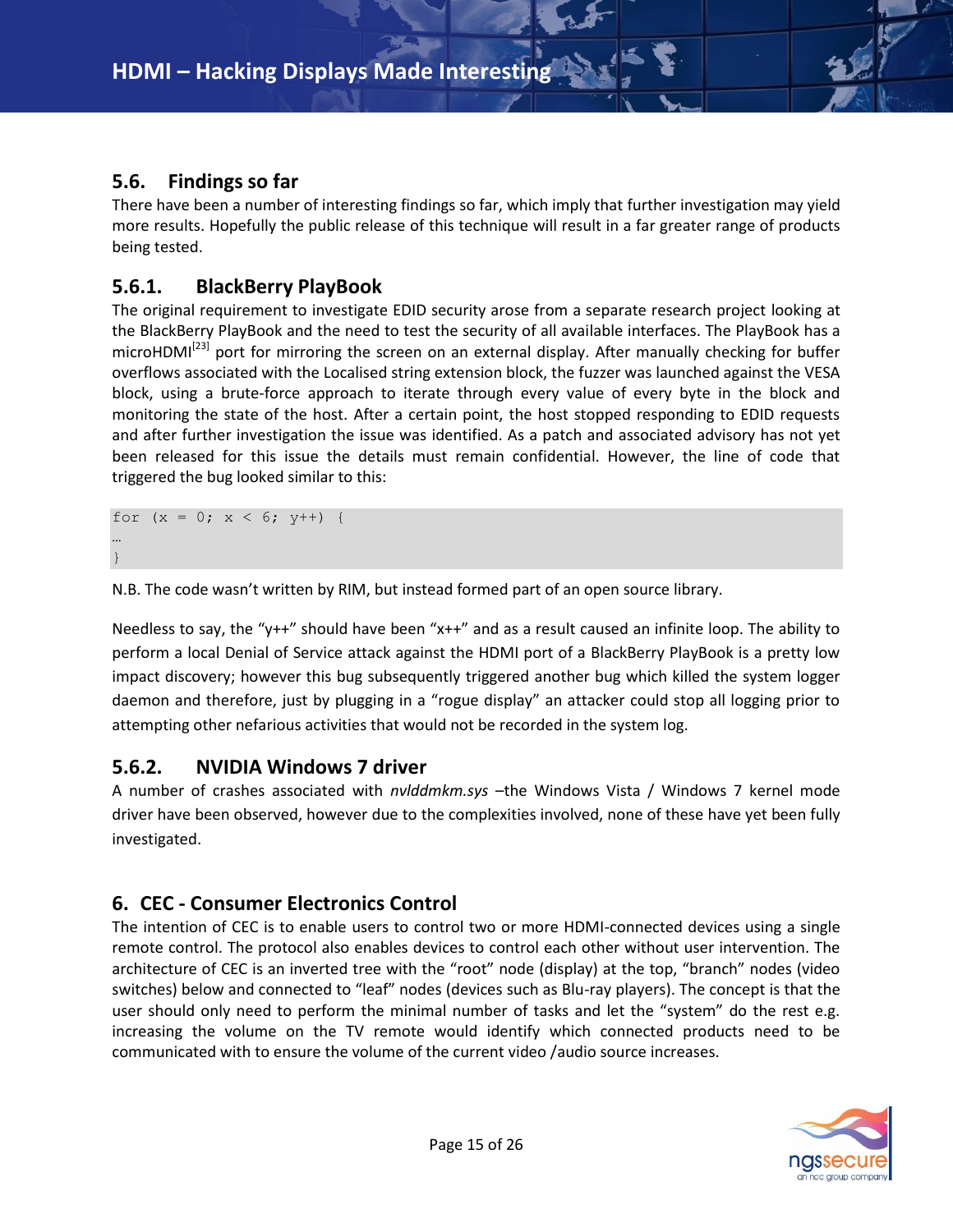CEC is a one-wire bidirectional serial bus that uses the AV.link<sup>[24]</sup> protocol for communication. Up to ten AV devices can be connected and the topology of a connected system is auto-discovered by the protocol. The messages that can be sent can be either devices-specific or general e.g. power control. Some examples of CEC commands are:

- One Touch Play: the device will become active source when playback starts
- System Standby: switches all connected devices to standby
- Preset Transfer: transfers the tuner channel setup to another TV set
- One Touch Record: start recording immediately
- Timer Programming: allow one device (e.g. a TV set or HTPC) to set the timer programming of another (e.g. a PVR,/DVR or DVD-recorder)
- System Information: checks all components for bus addresses and configuration
- Deck Control: playback control
- Tuner Control: control the tuner of another device
- OSD Display: use the OSD of the TV set to display text
- Device Menu Control: use the menus of another device
- Routing Control: control the switching of signal sources
- Remote Control Pass Through: pass through remote control commands
- Device OSD Name Transfer: transfer the preferred device names to the TV set

### <span id="page-15-0"></span>**6.1. Block-level Protocol**

Bits are grouped into 10-bit header and data blocks. Both header and data blocks include 8-bits of data along with EOM and ACK bits. The EOM bit signals the final block in a message. A '0' indicates that one or more blocks follow and a '1' indicates the message is complete. When a single follower provides an ACK to an initiator, it does so by "overriding" the output from the initiator (i.e. by pulling the bus to a logical '0' while the Initiator sends a "passive" logical '1'). Broadcast messages have special rules for handling simultaneous ACKs from multiple devices. Here, the logic is reversed and a group of followers ACK by not "overriding" the initiator (i.e. by allowing the Initiator to send a "passive" logical '1').

CEC devices have both physical and logical addresses. Normally, upon each hot-plug, each CEC source obtains a physical address by reading the EDID of the sink it is attached to. The physical address of each CEC device is expressed as four numbers and indicates where it is relative to the "root" display, whose address is always fixed at 0.0.0.0. For example, a source attached to input #1 of the "root" display, will have a physical address of 1.0.0.0 . Each CEC device also obtains a logical address - reflecting its product type – by negotiating with other CEC devices in the system. For example, the first set-top-box in the system is always given the logical address 3. Header blocks contain the 4-bit logical address of the Initiator and 4-bit logical address of the Destination in their data bit field.

### <span id="page-15-1"></span>**6.2. Frame-level Protocol**

CEC messages are sent using frames. Each CEC frame consists of a start bit, a header block and possibly data blocks. As an example, a message from a source device to a TV might display a text message on screen (On Screen Display – OSD). Such a message begins with a start bit, followed by a header block (with proper initiator /destination addresses), followed by data blocks containing an opcode 0x64 <set OSD string> and parameters to control the duration time and the text to be displayed. Each 10-bit block

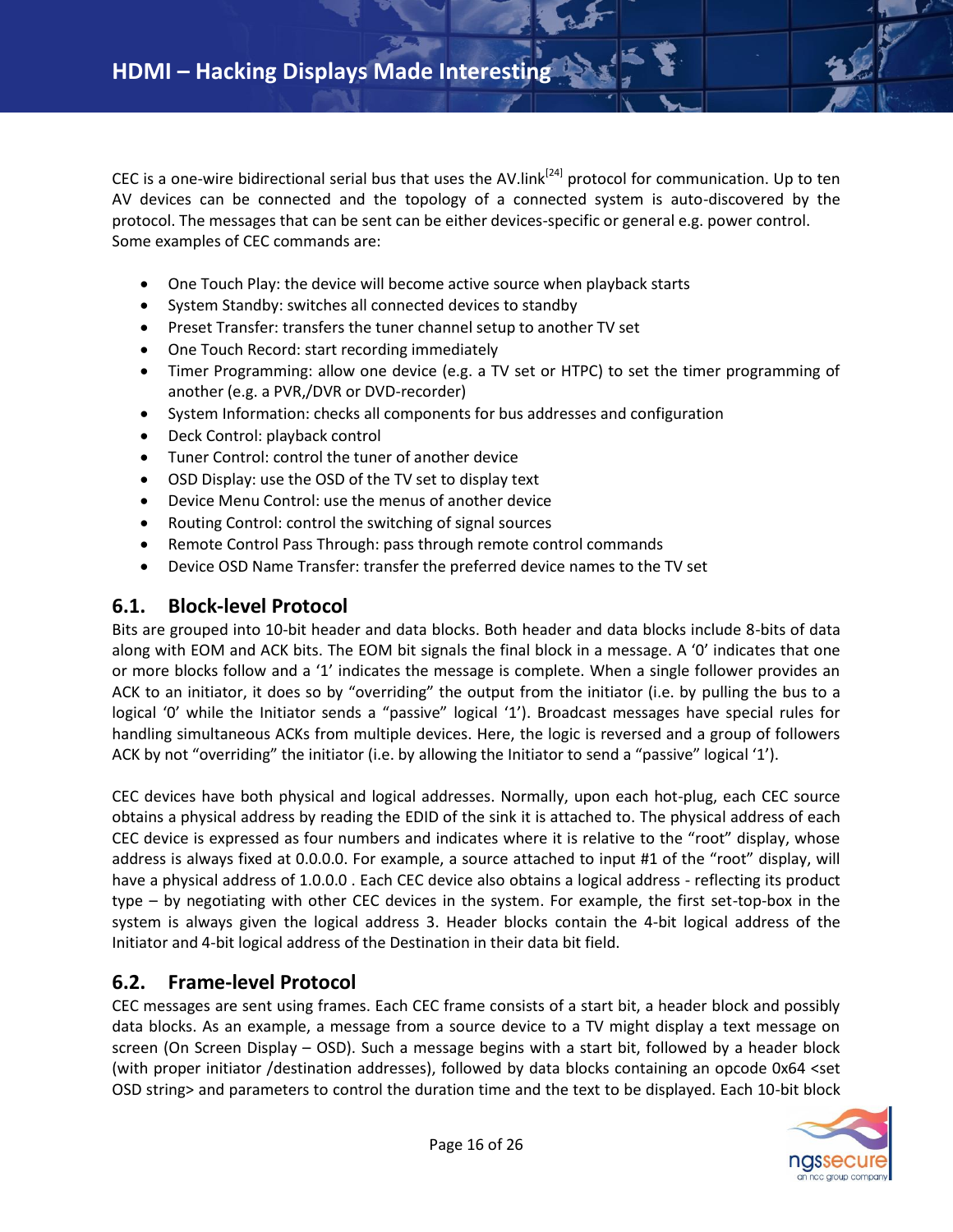(except the last one) will have the EOM set to '0', while the last block will have it set to '1'. Each block sent by an Initiator must have its ACK bit "overridden" by the destination device. If the destination is address 15, the message is deemed a "broadcast" and all devices may ACK by not overriding the Initiator's '1'.

Reliable communication is provided via frame retransmissions. If any block in a frame is not acknowledged or other bus errors exist, initiators will sense the condition and may retransmit up to five times. When destination devices withhold their ACKs, initiators retransmit. Since the CEC bus is a single wire, bus arbitration is very important. The CEC specification calls for a signal free time before sending. To allow other devices a chance to send, the time for a current initiator to send another frame is longer than that of a new initiator that wants to send a frame, and signal-free times for retransmissions are the shortest. If multiple devices try to send a message at the same time, a priority scheme is used to give a single initiator precedence.

(The CEC technical information was obtained from a paper written by Quantum data<sup>[25]</sup>)

## <span id="page-16-0"></span>**6.3. Fuzzing CEC**

As CEC is a feature rich protocol it could potentially yield some interesting security vulnerabilities in different implementations. There is an Arduino library<sup>[26]</sup> for communicating with HDMI CEC equipment; the library requires the circuit in Figure 9.



Figure 9: Circuit for interfacing an Arduino microcontroller to CEC

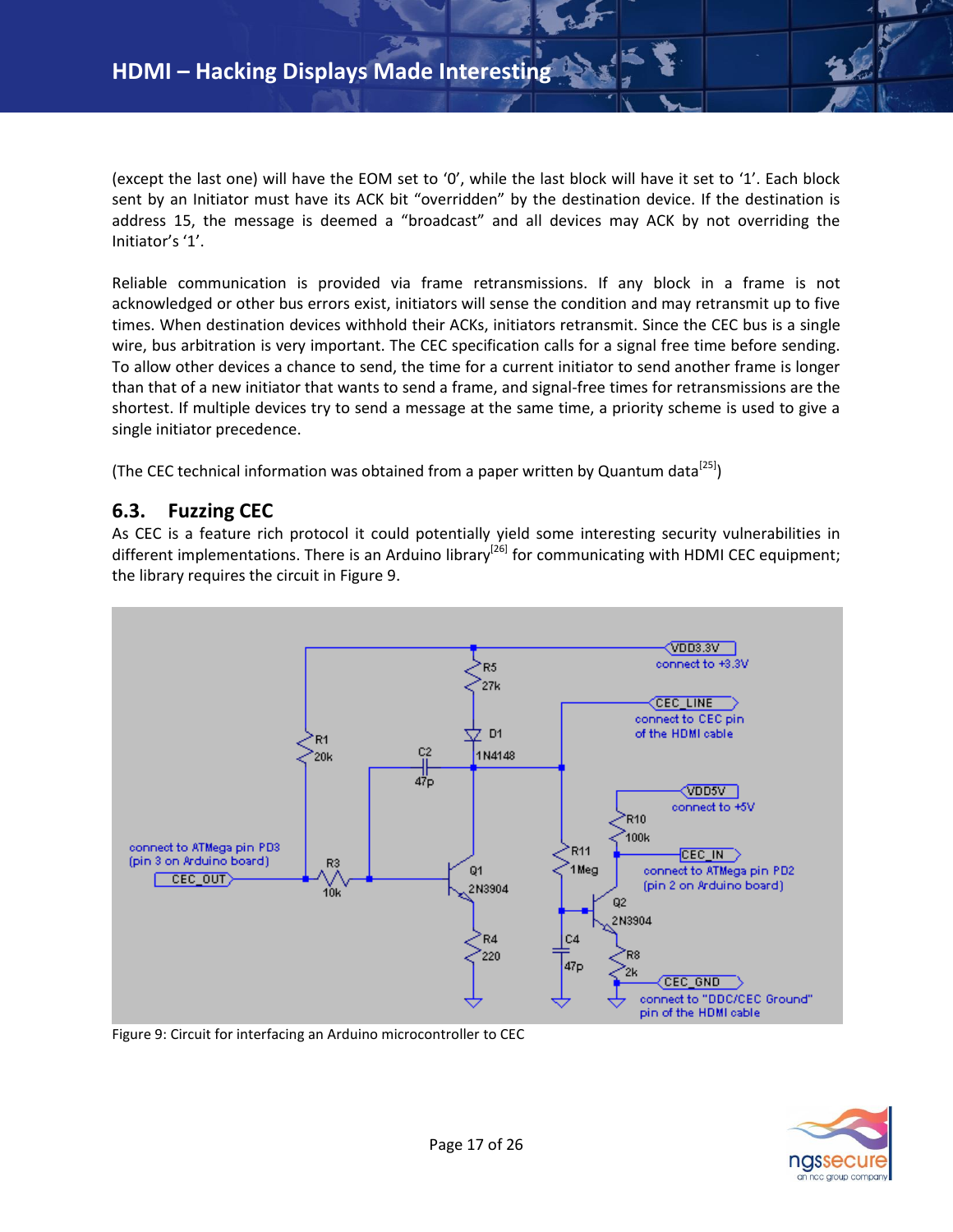There are also commercial CEC emulation products, such as the "USB-CEC Adapter"<sup>[27]</sup> from Pulse Eight (this uses libCEC<sup>[28]</sup> to generate and capture valid CEC traffic):



Figure 10: USB-CEC Adapter (Pulse Eight)

There is also, the HDMI-CEC to USB and RS-232 bridge/converter<sup>[29]</sup>, from RainShadow Technology.

An NGS Secure CEC fuzzer (based on the Pulse Eight product and libCEC) is currently in development, but is not yet ready for public release.

## <span id="page-17-0"></span>**7. HEC - HDMI Ethernet Channel**

HDMI Ethernet Channel was introduced in HDMI v1.4, it consolidates video, audio, and data streams into a single HDMI cable. The Ethernet channel is physically combined with audio return functionality onto a single pair of wires (or pins HEAC+ and HEAC-) on the HDMI connector. This single pair of wires can carry Ethernet only, audio only, or both simultaneously. The primary intention of HEC is to reduce the amount of cables required to connect AV devices together.

With more and more AV devices with embedded OS's communicating with the Internet and with each other using protocols such as UPnP<sup>[30]</sup>, DLNA<sup>[31]</sup> and LiquidHD<sup>[32]</sup> this will result in these mini networks becoming targets for malware which may result in them joining botnets in the future.

# <span id="page-17-1"></span>**8. HDCP - High-bandwidth Digital Content Protection**

High-bandwidth Digital Content Protection (HDCP) is a form of digital copy protection developed by Intel Corporation<sup>[33]</sup> to prevent copying of digital audio and video content as it travels across connections. It is included in this paper for completeness.

HDCP is designed to prevent encrypted video and audio content from being displayed on unauthorised (non-HDCP compliant) devices, which could potentially copy the digital content to a non-encrypted form. Before sending data, a transmitting device e.g. a Blu-ray player checks that the receiver is authorised to receive it (is HDCP compliant). If so, the transmitter encrypts the data to prevent eavesdropping as it is communicated to the receiver.

HDCP uses three cryptographic mechanisms:

Authentication prevents non-licensed devices from receiving content

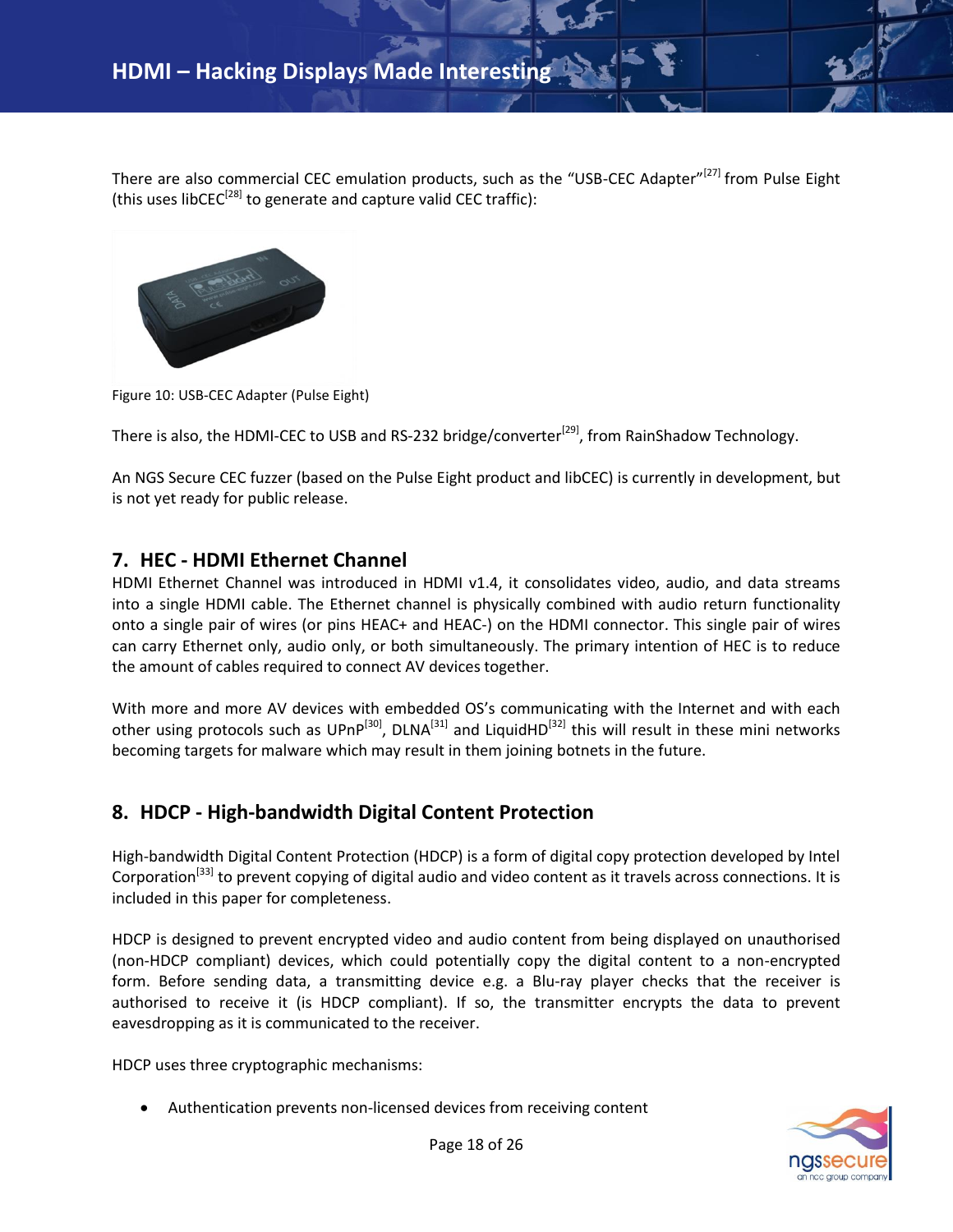- Encryption of the data prevents eavesdropping of information and man-in-the-middle attacks
- Key revocation prevents devices that have been compromised from receiving data.

Although this research did not result in any new techniques for attacking HDCP, in September 2010, an HDCP master key that allows for the generation of valid device keys was publicly disclosed<sup>[34]</sup> which effectively renders the key revocation feature of HDCP useless. There is anecdotal evidence<sup>[35]</sup> that the key was reverse engineered rather than leaked, as vendors in the business of making HDCP-compatible devices, who have access to many individual device keys, would be able to reconstruct the master key by analysing "mathematical similarities" in the individual device keys.

# <span id="page-18-0"></span>**9. Conclusions and further research**

Many people are completely unaware that video displays send data which is subsequently processed by the connected device (laptop, PC, tablet-computer) and this research has shown that this received-data can potentially contain threats.

As users demand more and more "seamless" functionality in a plug-and-play world there will be a greater need for bi-directional data to be flowing in A/V links between devices. This paper has discussed the EDID data that displays send to communicate their capabilities to a host, the CEC protocol used in HDMI to allow A/V components to communicate with each other about configuration actions that need to be performed and HEC which provides Ethernet access via the HDMI interface. All of these technologies provide scope for an attacker to exploit any vulnerabilities present in the software that processes these protocols.

Further areas for research for NGS Secure include:

- The investigation of more creative datasets of EDID block combinations using the Block Map standard
- Adding more "intelligence" to the EDID fuzzer so that it's more than just a "bit flipper"
- Identifying a technique to emulate a VGA cable insertion/removal
- Completing the CEC fuzzing project and using it to test a representative sample of hosts

This paper provides a useful introduction to the technologies involved in video interfacing, the potential for security vulnerabilities and possible ways to test for their presence. However, this introduction has only scratched the surface of these technologies and how they may potentially be attacked. By releasing details of the EDID fuzzer and upcoming CEC fuzzer it is hoped that this research has raised awareness of some of the issues and will encourage others to perform research in this area.

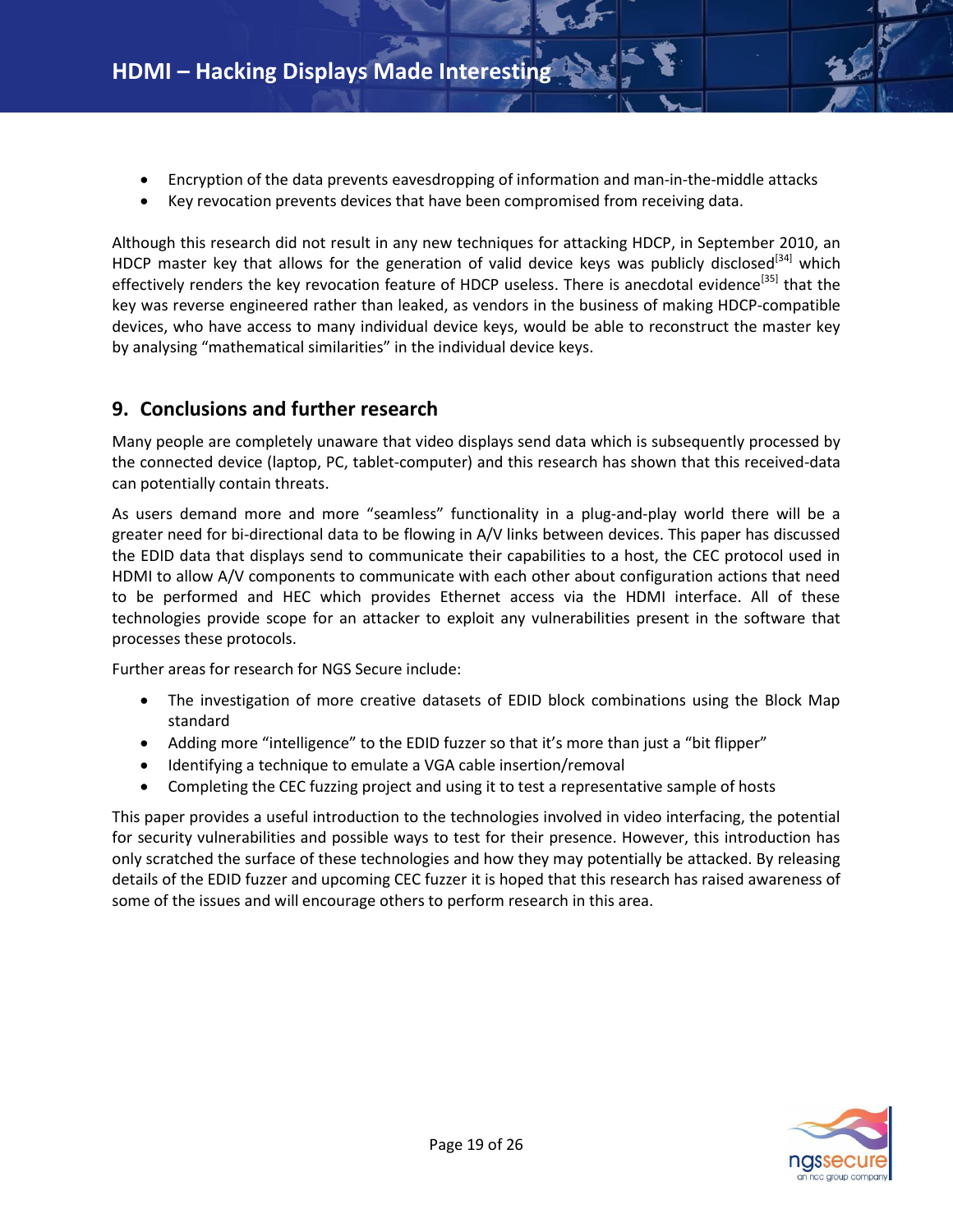### <span id="page-19-0"></span>**10.Fuzzer Firmware Source Code**

```
/////////////////////////////////////////////////////////////////////////////////////
// EDID fuzzer v1.0
// By Andy Davis, NGS Secure
// March 2012
// 
// This is a very simple example of a fuzzer to iterate through the bytes within an 
// EDID block and send the EDID data emulating the connection of a display device
//
// This code has been successfully tested on the Arduino Duemilanove microcontroller
//
// Note: Internal pull-up resistors should be disabled in twi.cpp:
// //sbi(PORTC, 4);
// //sbi(PORTC, 5);
//
// 4.7k external pull-up resistors should be used
//
/////////////////////////////////////////////////////////////////////////////////////
#include <Wire.h> 
#define EDID_SLAVE 0x50
int hotplugpin=2;
int i=0;
int a=0;
int count=1;
int z = 0;
// EDID v1.3 block
byte EDIDArray[128]={
0x00,0xFF,0xFF,0xFF,0xFF,0xFF,0xFF,0x00,0x34,0xA9,0x01,0xC3,0x01,0x01,0x01,0x01,
0x00,0x14,0x01,0x03,0x80,0x00,0x00,0x78,0x0A,0xDA,0xFF,0xA3,0x58,0x4A,0xA2,0x29,
0x17,0x49,0x4B,0x00,0x00,0x00,0x01,0x01,0x01,0x01,0x01,0x01,0x01,0x01,0x01,0x01,
0x01,0x01,0x01,0x01,0x01,0x01,0x02,0x3A,0x80,0xd0,0x72,0x38,0x2d,0x40,0x10,0x2c,
0x45,0x80,0xba,0x88,0x21,0x00,0x00,0x1E,0x02,0x3A,0x80,0x18,0x71,0x38,0x2D,0x40,
0x58,0x2C,0x45,0x00,0xBA,0x88,0x21,0x00,0x00,0x1E,0x00,0x00,0x00,0xFC,0x00,0x50,
0x61,0x6E,0x61,0x73,0x6F,0x6E,0x69,0x63,0x2D,0x54,0x56,0x0A,0x00,0x00,0x00,0xFD,
0x00,0x17,0x3D,0x0F,0x44,0x0F,0x00,0x0A,0x20,0x20,0x20,0x20,0x20,0x20,0x01,0x53
};
// EDID v1.4 block
/*
byte EDIDArray[128]={
0x00,0xFF,0xFF,0xFF,0xFF,0xFF,0xFF,0x00, //EDID header
0x04,0x43, //Manufacturer's Code Name
0x08,0xF2, //ID Product Code
0x01,0x00,0x00,0x00, //ID Serial Number
0x10, //Week of Manufacture is 16
0x11, //Year of Manufacture is 2007
0x01, //"1" EDID Version Number
0x04, //"4" EDID Revision Number
0xA2, //Digital Video Input using HDMI-a, 8 Bits per Primary Colour
0x79, //Aspect Ratio is 16 : 9 AR in Landscape
0x44, //Aspect Ratio (Landscape) Flag
0x78, //Display Gamma is 2.20
0x1E, //Feature Support Byte
0xEE,0x91,0xA3,0x54,0x4C,0x99,0x26,0x0F,0x50,0x54, //Display x,y Chromaticity Coordinates
0xFF, //Established Timings I
0xEF, //Established Timings II 
0x80, //Manufacturer's Timings
0x81,0x99,0x81,0x80,0x81,0x59,0x81,0x40,0x61,0x59,0x4B,0xC0,0x45,0x59,0x31,0x59, //Standard 
Timings
```
ngssecure an nec aroup company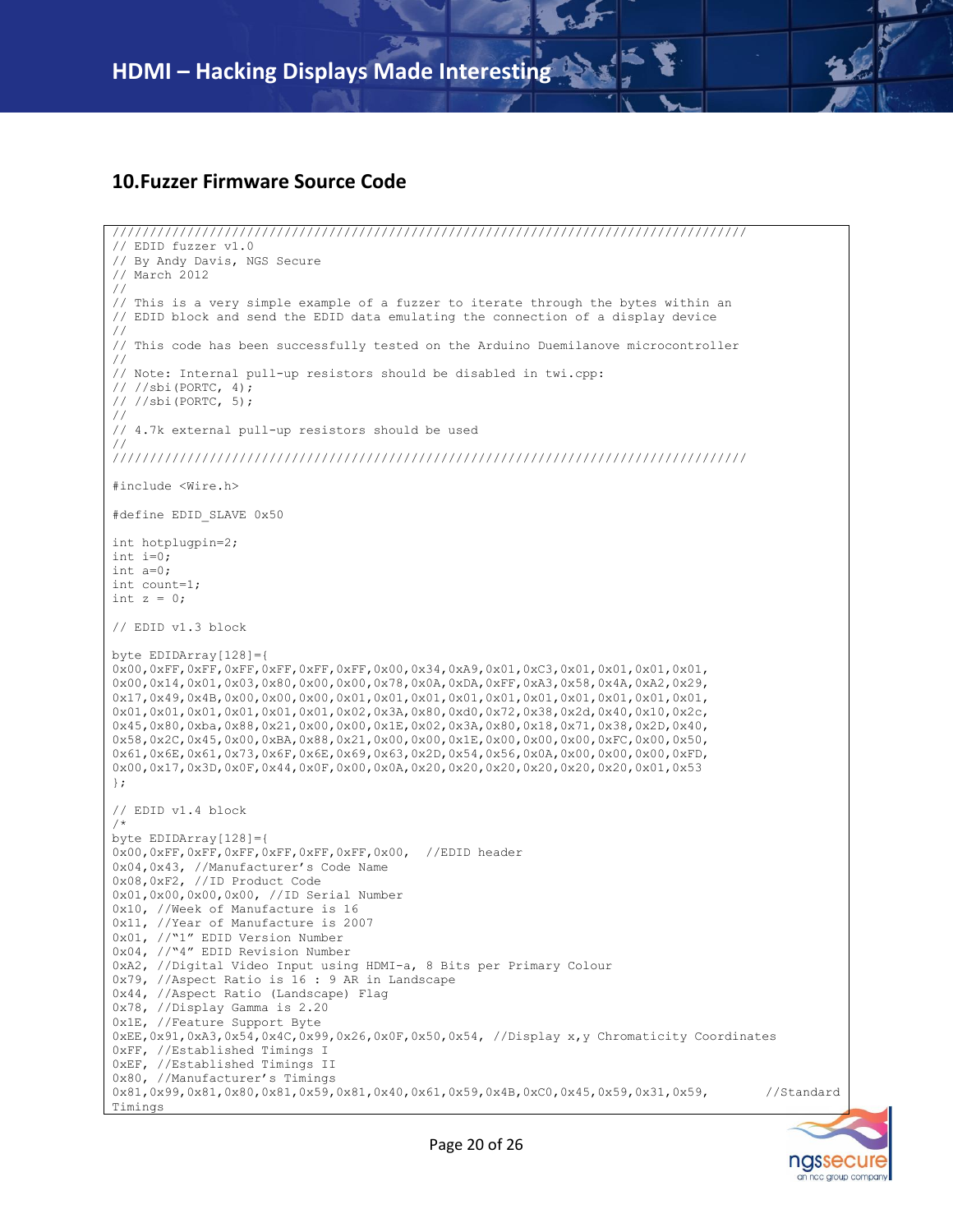```
//First 18 Byte Data Block
0x66,0x21, //Pixel Clock
0x50,0xB0,0x51, //Horizontal Addressable Video
0x00,0x1B,0x30, //Vertical Addressable Video
0x40,0x70,0x36,0x00, //Horizontal Front Porch
0xBE,0xAB,0x42, //Horizontal Addressable Image Size
0x00,0x00, //Horizontal Border Size
0x1E, //Timing is Non-Interlaced Video
//Second 18 Byte Data Block
0x01,0x1D, //Pixel Clock
0x00,0x72,0x51, //Horizontal Addressable Video
0xD0,0x1E,0x20, //Vertical Addressable Video
0x6E,0x28,0x55,0x00, //Horizontal Front Porch
0xBE,0xAB,0x42,
0x00,0x00, //Horizontal Border Size
0x1E, //Timing is Non-Interlaced Video
//Third 18 Byte Data Block
0x00,0x00,0x00, //Established Timings III Descriptor
0xF7, //Established Timings III Block Tag
0x00, //padding
0x0A,0xF7,0x0F,0x03,0x87,0xC0,0x00,0x00,0x00,0x00,0x00,0x00,0x00, //VESA DMT Standard Version #10
//Fourth 18 Byte Data Block
0x00,0x00,0x00, //Monitor Name ASCII Descriptor
0xFC, //Monitor Name Tag
0x00, //padding
0x41,0x42,0x43,0x20,0x50,0x4C,0x41,0x35,0x35,0x0A,0x20,0x20,0x20,
0x01, //Extension flag
0x0A}; //Checksum
//EIA/CEA-861 extension block
/*
byte EDIDArray2[128]={
0x02,0x03,0x22,0x72,0x50,0x9F,0x90,0x14,0x05,0x20,0x13,0x04,0x12,0x03,0x11,0x02,
0x16,0x07,0x15,0x06,0x01,0x23,0x09,0x07,0x01,0x68,0x03,0x0C,0x00,0x30,0x00,0xB8,
0x26,0x0F,0x01,0x1D,0x80,0xD0,0x72,0x1C,0x16,0x20,0x10,0x2C,0x25,0x80,0xBA,0x88,
0x21,0x00,0x00,0x9E,0x01,0x1D,0x80,0x18,0x71,0x1C,0x16,0x20,0x58,0x2C,0x25,0x00,
0xBA,0x88,0x21,0x00,0x00,0x9E,0x01,0x1D,0x00,0xBC,0x52,0xD0,0x1E,0x20,0xB8,0x28,
0x55,0x40,0xBA,0x88,0x21,0x00,0x00,0x1E,0x01,0x1D,0x00,0x72,0x51,0xD0,0x1E,0x20,
0x6E,0x28,0x55,0x00,0xBA,0x88,0x21,0x00,0x00,0x1E,0x8C,0x0A,0xD0,0x90,0x20,0x40,
0x31,0x20,0x0C,0x40,0x55,0x00,0xBA,0x88,0x21,0x00,0x00,0x18,0x00,0x00,0x00,0xEA
};
*/
//Localised string extension block
byte EDIDArray2[128]={
0x50, //Extension ID
0x01, //LS-Ext Version number
0x00, //LS-Ext Revision number
0x32, //Unicode Version – Major/Minor
0x00, //Unicode Version – Update
0x28, //String table size
0x00, //String Table Header – UTF 8
0x00, //Language ID structure – Default Neutral String Table
0x00,
0x00,
0x00,
0x0e, //Manufacturer name length
0x44,0x69,0x73,0x70,0x6C,0x61,0x79,0x73,0x2C,0x20,0x49,0x6E,0x63,0x2E,
0x06, //Model Name String Length
0x46,0x43,0x31,0x39,0x30,0x31,
```
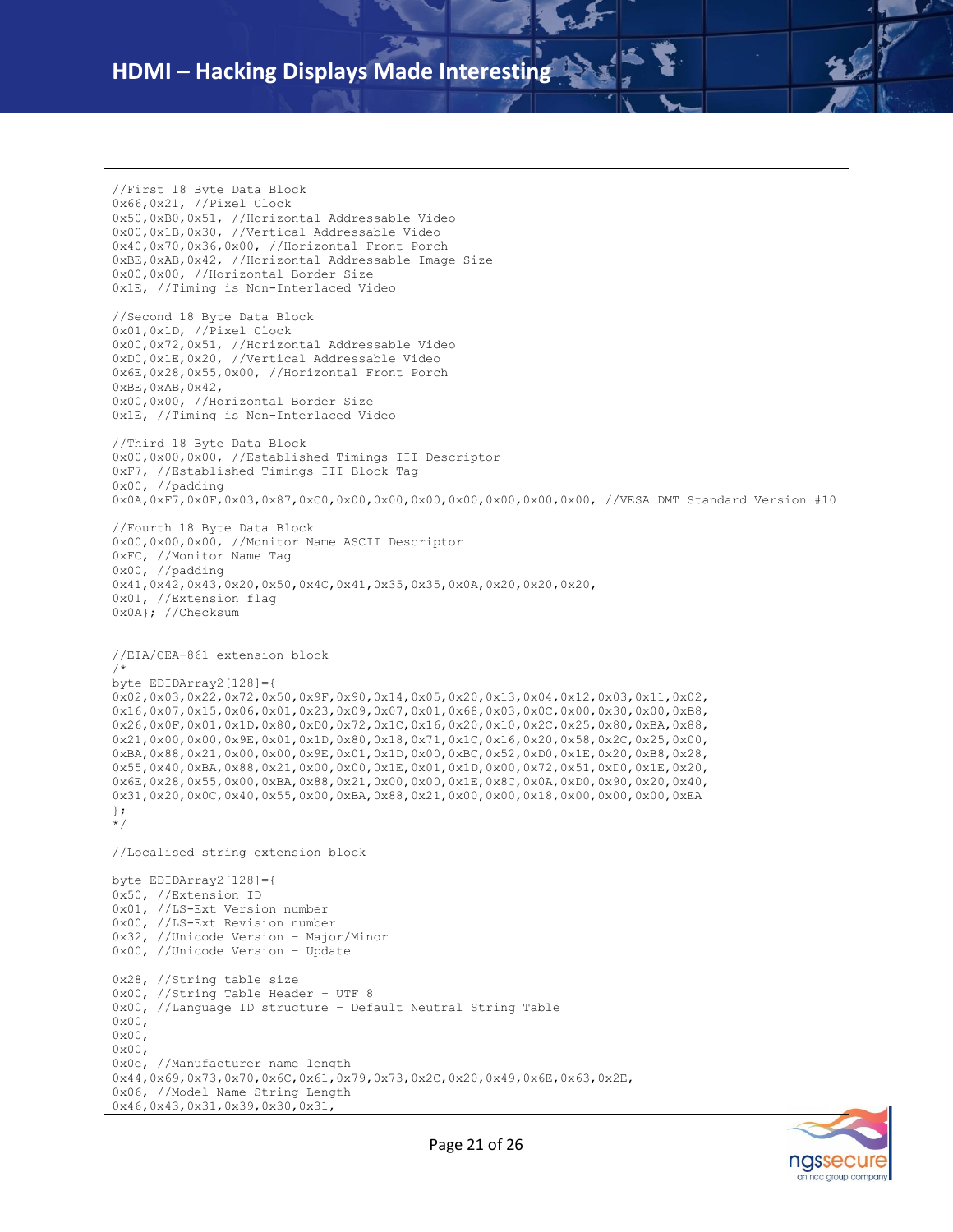0x0C, //Serial Number Data String Length 0x30,0x33,0x32,0x35,0x2D,0x4E,0x43,0x2D,0x50,0x52,0x2D,0x30, 0x1B, //String Table Size 0x01, //String Table Header - UTF 16BE 0x00, //Language ID Structure – JPN/392  $0 \times C4$ . 0x2A, 0x0E, 0x14, //Manufacturer ID Name Length //0x14, //Manufacturer ID Name Length 0xC7,0x30,0xA3,0x30,0xB9,0x30,0xD7,0x30,0xEC,0x30,0xA4,0x30,0x2A,0x68,0x0F,0x5F, 0x1A,0x4F,0x3E,0x79, 0x00, //Model Name String Length 0x00, //Serial Number String Length //Padding... 0x00,0x00,0x00,0x00,0x00,0x00,0x00,0x00,0x00,0x00,0x00,0x00,0x00,0x00,0x00,0x00, 0x00,0x00,0x00,0x00,0x00,0x00,0x00,0x00,0x00,0x00,0x00,0x00,0x00,0x00,0x00,0x00, 0x00,0x00,0x00,0x00,0x00,0x00,0x00,0x00,0x00,0x00,0x00,0x00,0x00,0x00,0x00,0x00, 0x00,0x00,0x00,0x00, 0x5A, //Checksum }; // Display Information Extension DI-EXT block /\* byte EDIDArray2[128]={ 0x40 , //Block Header: Value must be "40h". (See Section 3.1.1)<br>0x01 , //DI-EXT Version Number: 1 (See Section 3.1.2) 0x01 , //DI-EXT Version Number: 1 (See Section 3.1.2)<br>0x05 , //Digital Visual Interface (DVI) for Consumer //Digital Visual Interface (DVI) for Consumer Electronics 0x80 , //EIA0xCEA 8610xA has a Letter Designation for the Version. 0x41 , //ASCII Code indicates letter "A" is the Version. (See Section 3.2.2) 0x00 , //There is no Revision Number. (See Section 3.2.2)  $0 \times 00$ . 0xDC , //'11011100' Digital Interface Data Format Description: (See Section 3.2.3) 0x24 , //Digital interface uses the Standard Data Format: 24-Bit MSB-Aligned 0x19 , //Minimum Pixel Clock Frequency is 25 MHz. (See Section 3.2.4) 0x70 , //Maximum Pixel Clock Frequency is 112 MHz (0070h). 0x00 , //(LSB first) (See Section 3.2.4) 0x00 , //This is a Single Link DVI monitor. There is no Crossover Frequency. 0x00 , //(LSB first) (See Section 3.2.4) 0x00 , //Sub-Pixel Layout is not defined. Display is a CRT. (See Section 3.3.1) 0x02 , //Sub-Pixel Configuration is "Stripe". CRT is an Aperture Grill. 0x00 , //Sub-Pixel Shape is not defined. Display is a CRT. (See Section 3.3.1) 0x1F, //Horizontal Pixel Pitch is 0.31 mm. (See Section 3.3.2) 0x00 , //Vertical Pixel Pitch is 0.0 mm CRT is an Aperture Grill(See Section 3.3.2) 0x26 , //'00100110' Major Display Device Characteristics: (See Section 3.3.3)<br>0x01 , //'00000001' Miscellaneous Display Capabilities: (See Section 3.4.1) //'00000001' Miscellaneous Display Capabilities: (See Section 3.4.1) 0x00 , //'00000000' Frame Rate Conversion: (See Section 3.4.2) 0x00 , //Vertical Frame Rate Conversion Frequency: (See Section 3.4.2)  $0x00$ ,  $//'0000h'$  => Vertical Frame Rate Conversion Frequency is not available. 0x00 , //Horizontal Frame Rate Conversion Frequency: (See Section 3.4.2) 0x00 , //'0000h' => Horizontal Frame Rate Conversion Frequency is not available. 0x42 , //'01000010' Display0xScan Orientation: (See Section 3.4.3) 0x01 , //'01h' => Default Color0xLuminance Decoding is BGR (additive colour).  $0 \times 03$ , //'03h' => Preferred Color0xLuminance Decoding is Yxx per (SMPTE  $0 \times 8F$ , //'10001111' Color0xLuminance Decoding Capabilities include: //'10001111' Color0xLuminance Decoding Capabilities include: 0xE0 , //'11100000' • BGR (additive colour)<br>0x00 , //'00000000' Monitor Colour Depth: //'00000000' Monitor Colour Depth: (See Section 3.4.5) 0x08 , //BGR Monitor Colour Depth is 8 bits for colour blue on Sub-Channel 0. 0x08 , //BGR Monitor Colour Depth is 8 bits for colour green on Sub-Channel 1.<br>0x08 , //BGR Monitor Colour Depth is 8 bits for colour red on Sub-Channel 2. //BGR Monitor Colour Depth is 8 bits for colour red on Sub-Channel 2. 0x08 , //YCrCb Monitor Colour Depth is 8 bits for Cb Sub-Channel 0. 0x08 , //YCrCb Monitor Colour Depth is 8 bits for Y on Sub-Channel 1. 0x08 , //YCrCb Monitor Colour Depth is 8 bits for Cr on Sub-Channel 2. 0xF0 , //'11110000' Aspect Ratio Conversion: The display supports Full Mode , //Zoom Mode

Page 22 of 26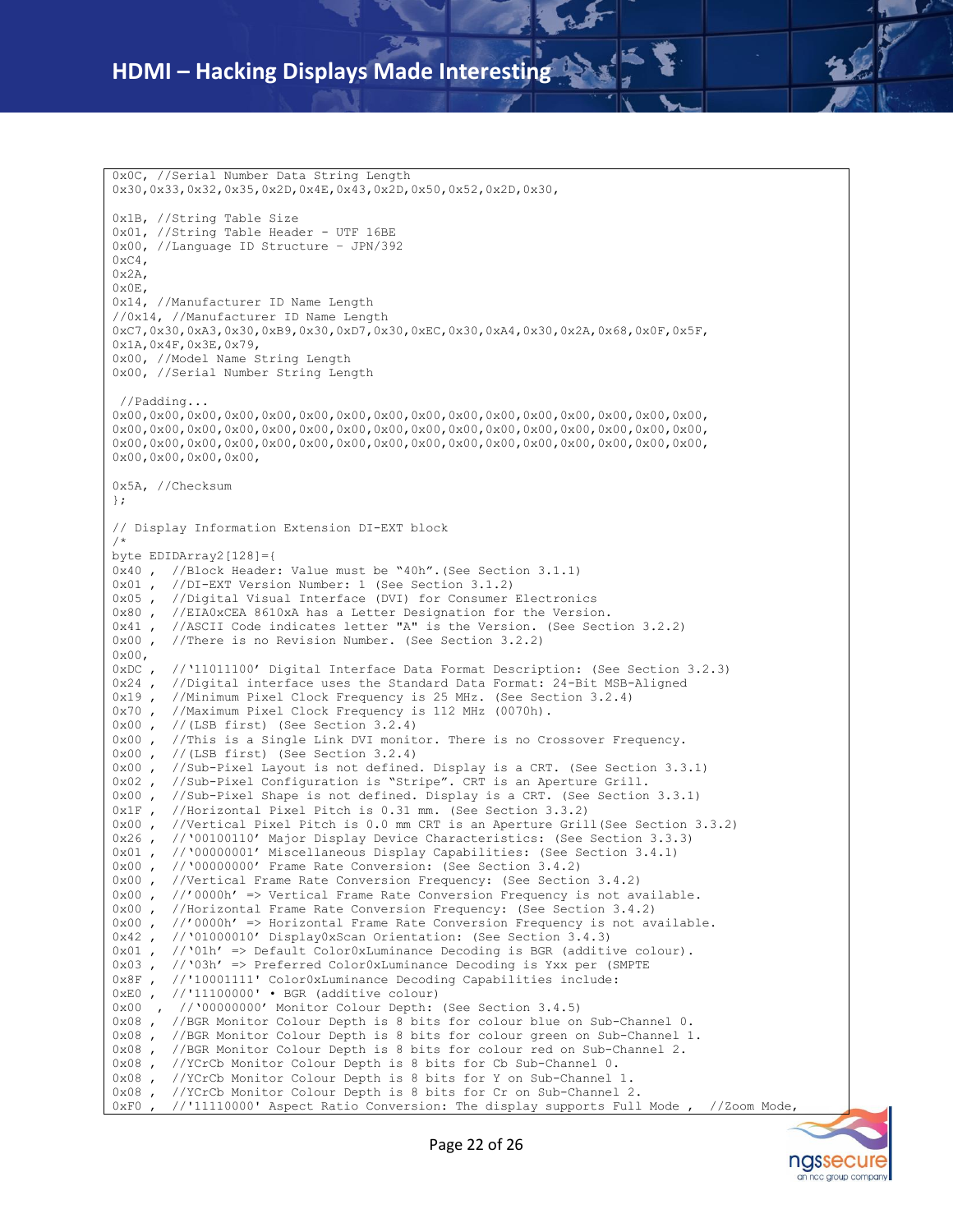0x00,0x00,0x00,0x00,0x00,0x00,0x00,0x00,0x00,0x00,0x00,0x00,0x00,0x00,0x00,0x00, 0x00,0x00,0x00,0x00,0x00,0x00,0x00,0x00,0x00,0x00,0x00,0x00,0x00,0x00,0x00,0x00, 0x00,0x00,0x00,0x00,0x00,0x00,0x00,0x00,0x00,0x00,0x00,0x00,0x00,0x00,0x00,0x00, 0x00,0x00,0x00,0x00,0x00,0x00,0x00,0x00,0x00,0x00,0x00,0x00,0x00,0x00,0x00,0x00, 0x00,0x00,0x00,0x00,0x00,0x00,0x00,0x00,0x00,0x00,0x00,0x00,0x00,0x00,0x00,0x00, 0x00,0x00,0x00,0x00,0x00,0x00,0x00,0x00, 0x53}; \*/ void setup()  $\{$  pinMode(hotplugpin, OUTPUT); // initialize as output digitalWrite(hotplugpin, LOW); // unplug the cable Wire.begin(EDID SLAVE); // join i2c bus, slave mode Wire.onReceive (receiveEvent); // interrupt handler for incoming messages Wire.onRequest (requestEvent); // interrupt handler for when data is wanted Serial.begin(9600);  $\frac{1}{3}$  // start serial for output - the output is displayed via the built-in Arduino serial interface digitalWrite(hotplugpin, HIGH); // plug in cable } void loop() { byte  $y = 0;$ int  $x = 0$ ; byte temp =  $0;$  while (z < 128)  $\{$  $y = 0;$ while  $(y < 1)$  $\left\{ \right.$ temp = EDIDArray[z]; // save off current value EDIDArray[z] =  $0xff$ ; // modify each value in turn to be  $0xf$  (use y to iterate through each value per byte) digitalWrite(hotplugpin, LOW); // unplug the cable delay (10); digitalWrite(hotplugpin, HIGH); // plug in cable delay (1500); Serial.print(z); Serial.print(":");  $x = y;$  Serial.print(x); Serial.print("\n"); EDIDArray[z] = temp; // restore value to structure  $y = y + 1;$  }  $z = z + 1;$  } } void receiveEvent(int howMany) { while(Wire.available()) // loop through all but the last {

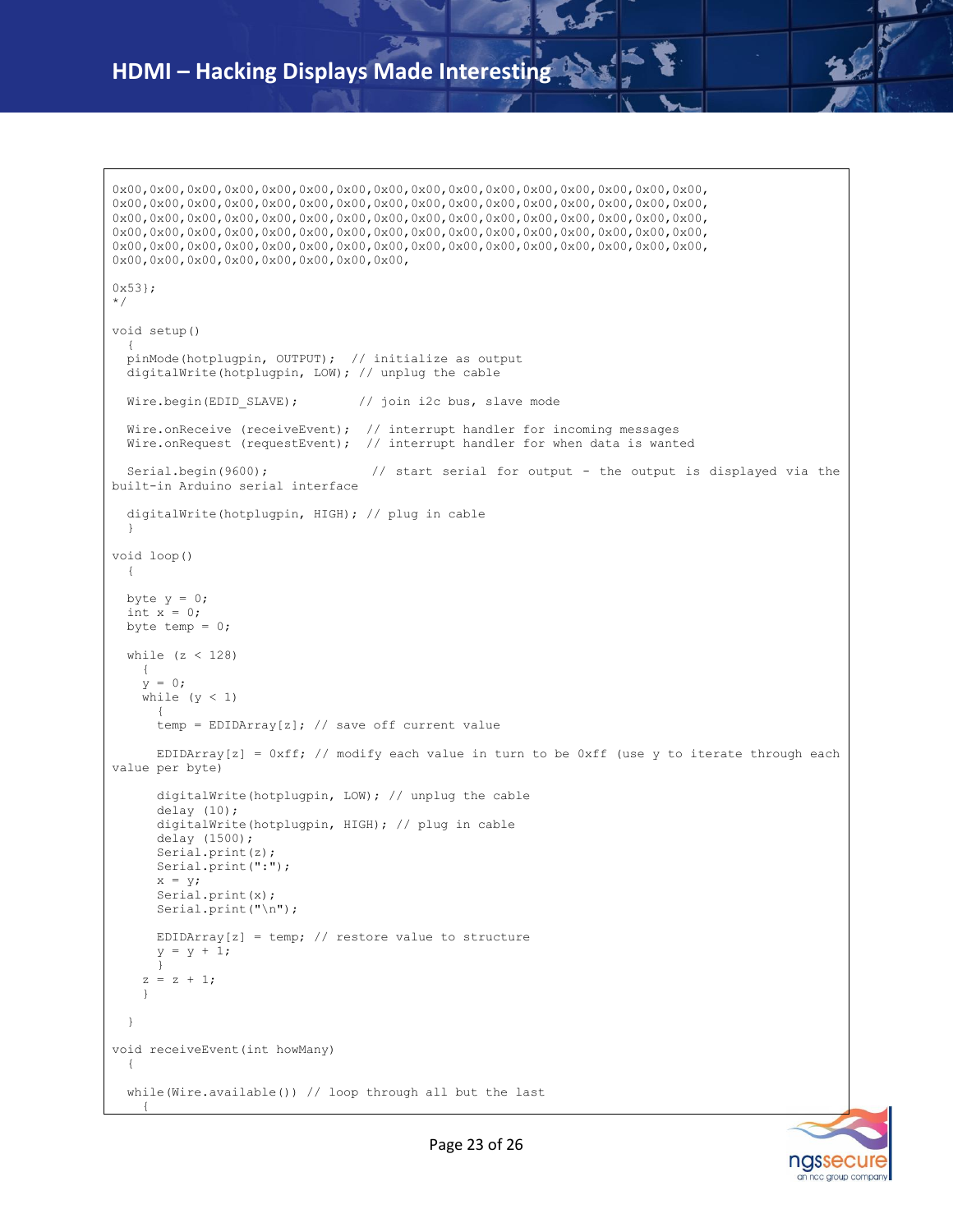```
int x = Wire.receive(); // receive byte as an integer
    Serial.println(x); // print the integer
     }
  int x = Wire.receive(); // receive byte as an integer
   }
void requestEvent() 
  { 
  ////// fix up checksums ///// 
  int c = 0;int d = 0; byte csum = 0;
 for (int x = 0; x < 127; x++)
    csum += EDIDArray[x];
 c = csum;d = 256 - c;EDIDArray[127] = d;c = 0;d = 0;csum = 0;for (int x = 0; x < 127; x^{++})
    csum += EDIDArray2[x];
 c = csum;d = 256 - c;EDIDArray2[127] = d; if (count==1)
    { 
   Wire.send(EDIDArray,128); // !!Need to change BUFFER_LENGTH to 128 in wire.h and<br>BUFFER LENGTH to 128 in this b
TWI BUFFER LENGTH to 128 in twi.h
   count = 2; }
  else
\{\} Wire.send(EDIDArray2,128);
   count = 1; } 
   }
```


نم ا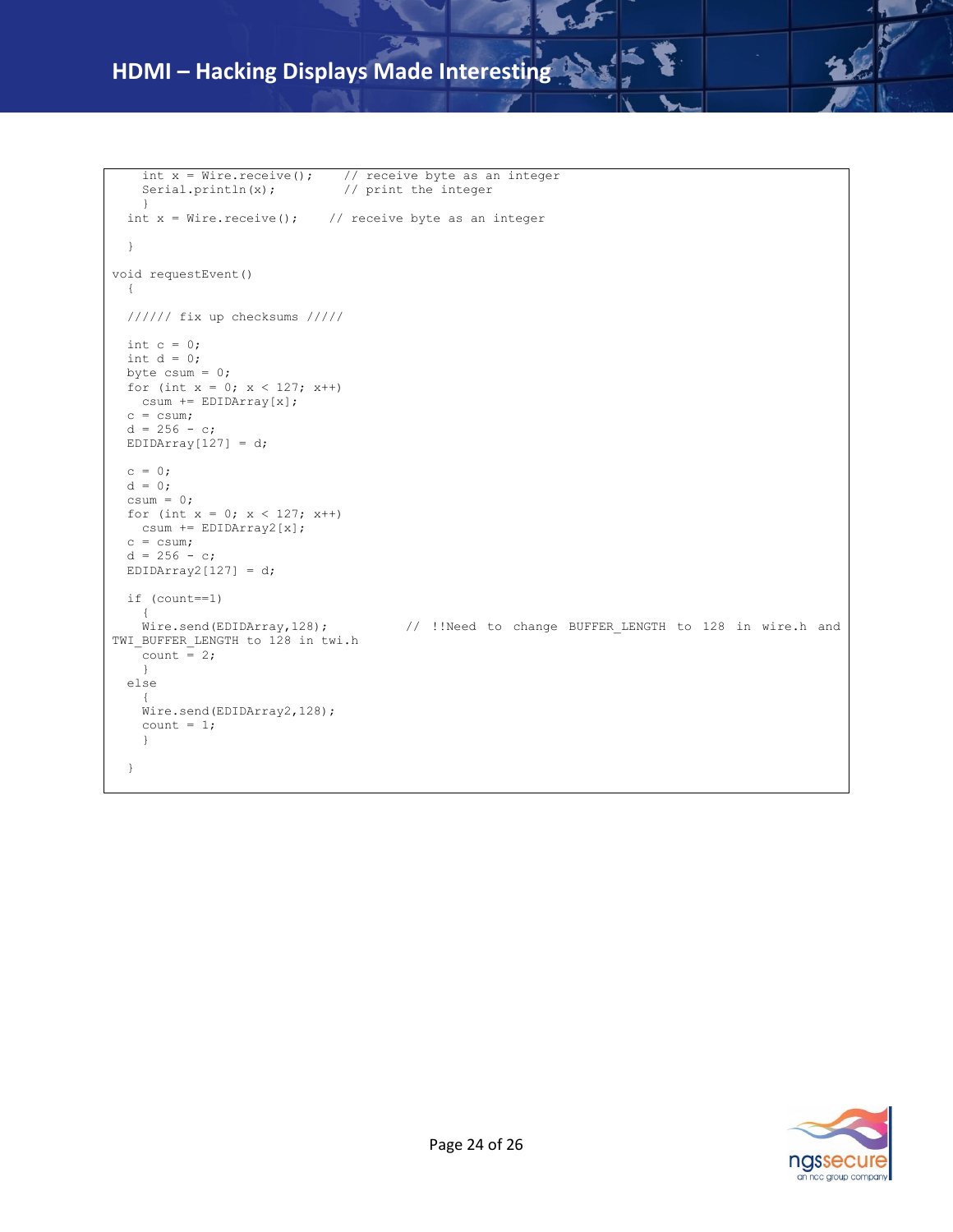## <span id="page-24-0"></span>**11.References and further reading**

- 1 [http://en.wikipedia.org/wiki/Vertical\\_sync#Horizontal\\_synchronization](http://en.wikipedia.org/wiki/Vertical_sync#Horizontal_synchronization)
- 2 [http://en.wikipedia.org/wiki/Vertical\\_sync#Vertical\\_synchronization](http://en.wikipedia.org/wiki/Vertical_sync#Vertical_synchronization)
- 3 <http://www.vesa.org/>
- 4 <http://www.vesa.org/vesa-standards/standards-summaries/>
- 5 <http://www.ddwg.org/>
- 6 [http://www.ddwg.org/lib/dvi\\_10.pdf](http://www.ddwg.org/lib/dvi_10.pdf)
- 7 [http://xtreamerdev.googlecode.com/files/CEC\\_Specs.pdf](http://xtreamerdev.googlecode.com/files/CEC_Specs.pdf)
- 8 [http://en.wikipedia.org/wiki/High-bandwidth\\_Digital\\_Content\\_Protection](http://en.wikipedia.org/wiki/High-bandwidth_Digital_Content_Protection)
- 9 [http://www.hdmi.org/manufacturer/hdmi\\_1\\_4/hec.aspx](http://www.hdmi.org/manufacturer/hdmi_1_4/hec.aspx)
- 10 <http://en.wikipedia.org/wiki/DisplayPort>
- 11 [http://en.wikipedia.org/wiki/Extended\\_display\\_identification\\_data](http://en.wikipedia.org/wiki/Extended_display_identification_data)
- 12 <http://www.i2c-bus.org/>
- 13 [ftp://ftp.cis.nctu.edu.tw/pub/csie/Software/X11/private/VeSaSpEcS/VESA\\_Document\\_Center\\_Monitor\\_Interface/EDDCv1r1.pdf](ftp://ftp.cis.nctu.edu.tw/pub/csie/Software/X11/private/VeSaSpEcS/VESA_Document_Center_Monitor_Interface/EDDCv1r1.pdf)
- 14 [http://en.wikipedia.org/wiki/Extended\\_display\\_identification\\_data](http://en.wikipedia.org/wiki/Extended_display_identification_data)
- 15 [http://en.wikipedia.org/wiki/CIE\\_1931\\_color\\_space](http://en.wikipedia.org/wiki/CIE_1931_color_space)
- 16 [ftp://ftp.cis.nctu.edu.tw/pub/csie/Software/X11/private/VeSaSpEcS/VESA\\_Document\\_Center\\_Monitor\\_Interface/DMTv1r11.pdf](ftp://ftp.cis.nctu.edu.tw/pub/csie/Software/X11/private/VeSaSpEcS/VESA_Document_Center_Monitor_Interface/DMTv1r11.pdf)
- 17 [ftp://ftp.cis.nctu.edu.tw/pub/csie/Software/X11/private/VeSaSpEcS/VESA\\_Document\\_Center\\_Monitor\\_Interface/gtfv1\\_1.pdf](ftp://ftp.cis.nctu.edu.tw/pub/csie/Software/X11/private/VeSaSpEcS/VESA_Document_Center_Monitor_Interface/gtfv1_1.pdf)
- 18 [ftp://ftp.cis.nctu.edu.tw/pub/csie/Software/X11/private/VeSaSpEcS/VESA\\_Document\\_Center\\_Monitor\\_Interface/VTBextRa.pdf](ftp://ftp.cis.nctu.edu.tw/pub/csie/Software/X11/private/VeSaSpEcS/VESA_Document_Center_Monitor_Interface/VTBextRa.pdf)
- 19 [ftp://ftp.cis.nctu.edu.tw/pub/csie/Software/X11/private/VeSaSpEcS/VESA\\_Document\\_Center\\_Monitor\\_Interface/DIEXT.pdf](ftp://ftp.cis.nctu.edu.tw/pub/csie/Software/X11/private/VeSaSpEcS/VESA_Document_Center_Monitor_Interface/DIEXT.pdf)
- 20 [ftp://ftp.cis.nctu.edu.tw/pub/csie/Software/X11/private/VeSaSpEcS/VESA\\_Document\\_Center\\_Monitor\\_Interface/LSExtRa.pdf](ftp://ftp.cis.nctu.edu.tw/pub/csie/Software/X11/private/VeSaSpEcS/VESA_Document_Center_Monitor_Interface/LSExtRa.pdf)
- 21 [ftp://ftp.cis.nctu.edu.tw/pub/csie/Software/X11/private/VeSaSpEcS/VESA\\_Document\\_Center\\_Monitor\\_Interface/EEDIDrAr2.pdf](ftp://ftp.cis.nctu.edu.tw/pub/csie/Software/X11/private/VeSaSpEcS/VESA_Document_Center_Monitor_Interface/EEDIDrAr2.pdf)
- 22 [ftp://ftp.cis.nctu.edu.tw/pub/csie/Software/X11/private/VeSaSpEcS/VESA\\_Document\\_Center\\_Monitor\\_Interface/LSExtRa.pdf](ftp://ftp.cis.nctu.edu.tw/pub/csie/Software/X11/private/VeSaSpEcS/VESA_Document_Center_Monitor_Interface/LSExtRa.pdf)
- 23 [http://www.hdmi.org/manufacturer/hdmi\\_1\\_4/micro\\_connector.aspx](http://www.hdmi.org/manufacturer/hdmi_1_4/micro_connector.aspx)
- 24 <http://en.wikipedia.org/wiki/AV.link>
- 25 <http://www.hdmi.org/pdf/whitepaper/DesigningCECintoYourNextHDMIProduct.pdf>
- 26 <http://code.google.com/p/cec-arduino/>
- 27 <http://www.pulse-eight.com/store/products/104-usb-hdmi-cec-adapter.aspx>
- 28 <https://github.com/Pulse-Eight/libcec>
- 29 [http://rainshadowtech.com/default\\_files/HDMICECUSB.htm](http://rainshadowtech.com/default_files/HDMICECUSB.htm)